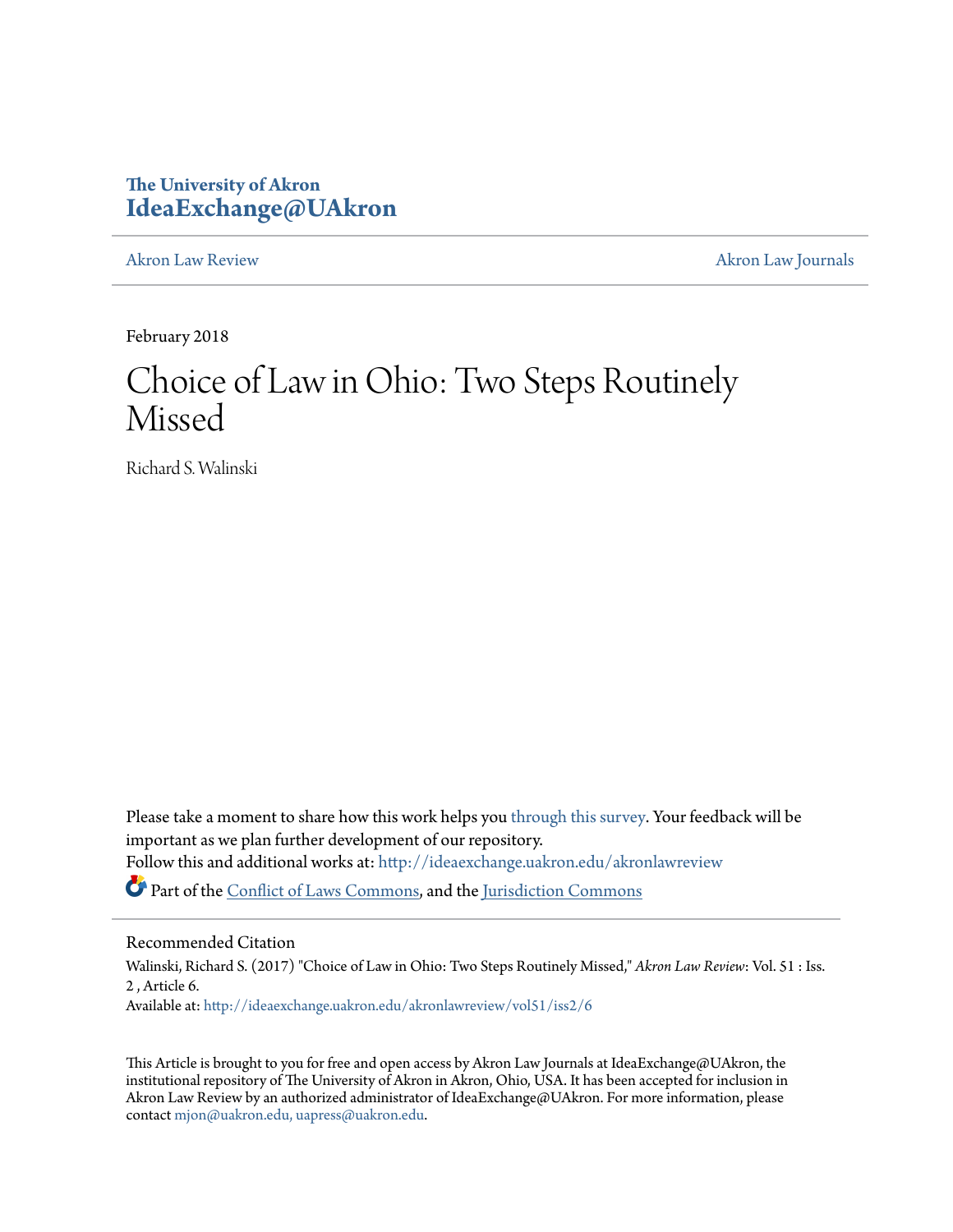# **CHOICE OF LAW IN OHIO: TWO STEPS ROUTINELY MISSED**

*Richard S. Walinski\** 

| I.  |                                          |                                                     |     |
|-----|------------------------------------------|-----------------------------------------------------|-----|
| Π.  |                                          |                                                     |     |
|     |                                          | A. Restatement (Second) Conflict of Laws 511        |     |
|     | B.                                       | Choice of Law in Ohio under the Restatement         |     |
|     |                                          |                                                     |     |
| Ш.  |                                          | The Importance of a Foreign State's Choice-of-Law   |     |
|     | Rules to the Forum Court's Choice-of-Law |                                                     |     |
|     |                                          |                                                     |     |
|     |                                          | A Foreign State's Choice-of-Law Rules as Relevant   |     |
|     |                                          | in the Identification of the State Having the Most  |     |
|     |                                          |                                                     |     |
|     |                                          | B. The Foreign State's Choice-of-Law Rules as       |     |
|     |                                          | Relevant in Determining How Much of the Foreign     |     |
|     |                                          |                                                     |     |
|     |                                          |                                                     |     |
|     |                                          | D. When Should the Whole Law of the Foreign State   |     |
|     |                                          |                                                     |     |
|     |                                          | E. The Effect of Choosing the Whole Law Rather than |     |
|     |                                          |                                                     | 528 |
|     |                                          | F. Local-Law-Versus-Whole-Law in Ohio531            |     |
|     |                                          |                                                     |     |
| IV. |                                          |                                                     |     |

#### I. INTRODUCTION

In civil cases, trial courts often must identify the jurisdiction whose law will control the issues in the case.<sup>[1](#page-1-0)</sup> Most often, the choice is between

1

<span id="page-1-0"></span><sup>\*</sup> Senior Counsel, Thacker Robinson Zinz LPA. The author practices in the areas of contract, corporate, and commercial litigation. He served as Chief Counsel to two Attorneys General, one from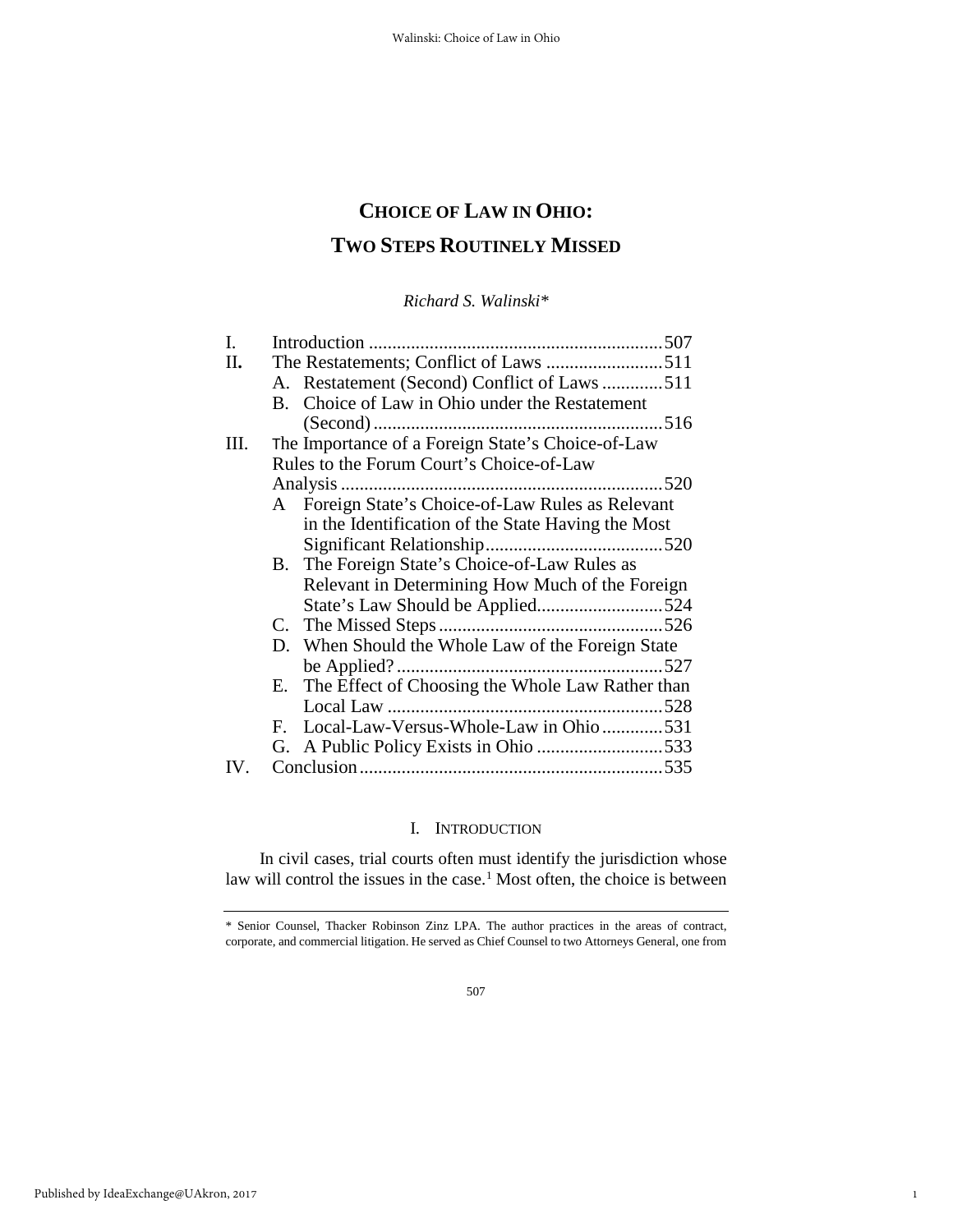the law of the state in which the court sits and the law of another state. To make that choice, the court applies the forum state's choice-of-law rules and principles.<sup>[2](#page-2-0)</sup> Historically, the common law provided these rules and principles.[3](#page-2-1) From their earliest days, courts in the United States struggled through the inevitably slow process of discovering common law rules for choice-of-law questions in a federal system of independent sovereignties that were becoming ever more interdependent.[4](#page-2-2)

Forests were consumed on theories about the common-law rules, how they are to be stated, how they could be improved, what considerations ought to form them, etc. Academics have offered diverse, novel approaches for courts to try. The American Law Institute (ALI) itself has taken two separate—and quite different—passes at divining a comprehensive set of choice-of-law rules. The ALI's first go was the Restatement of Conflict of Laws, which was published in 1934.<sup>[5](#page-2-3)</sup> The Restatement (Second) Conflict of Laws was published in 1971.<sup>[6](#page-2-4)</sup>

Ohio courts actively participated in this process.[7](#page-2-5) The nature of Ohio's involvement in the process changed, however, in 1984. That year,

<span id="page-2-0"></span>2. *See* Klaxon Co. v. Stentor Elec. Mfg. Co., 313 U.S. 487, 497 (1941) ("[Each state] is free to determine whether a given matter is to be governed by the law of the forum or some other law.").

<span id="page-2-1"></span>3. Kryger v. Wilson, 242 U.S. 171, 176 (1916) ("[D]octrines of the conflict of laws . . . [are] purely a question of local common law."). *See also* Wells v. Simonds Abrasive Co., 345 U.S. 514, 516 (1953) ("The states are free to adopt such rules of conflict of laws as they choose . . . ."); Allstate Ins. Co. v. Hague, 449 U.S. 302, 542–43 (1981) (Stevens, J., concurring) ("It is not this Court's function to establish and impose upon state courts a federal choice-of-law rule, nor is it our function to ensure that state courts correctly apply whatever choice-of-law rules they have themselves adopted."); RESTATEMENT (SECOND) OF CONFLICT OF LAWS § 5 cmt. *b* (AM. LAW INST. 1971) ("A court applies the law of its own state, . . . including its own conception of Conflict of Laws. It derives this law from the same sources which are used for determining all its law: from constitutions, treaties and statutes, from precedent, from considerations of ethical and social need and of public policy in general, from analogy, and from other forms of legal reasoning. . . .").

<span id="page-2-5"></span><span id="page-2-4"></span><span id="page-2-3"></span><span id="page-2-2"></span>4. A choice-of-law question was presented as early as 1788 in Camp v. Lockwood, 1 U.S. 393 (1788), 1 Dall. 393 (C.P. Phila. Cty. 1788). *See also* JOSEPH STORY, COMMENTARIES ON THE CONFLICT OF LAWS (1834).

- 5. RESTATEMENT OF CONFLICT OF LAWS, INTRODUCTION (AM. LAW. INST. LAW INST. 1934).
- 6. RESTATEMENT (SECOND) OF CONFLICT OF LAWS (AM. LAW. INST. 1971).
- 7. *See generally* Sonja M. Haller, Note: *Ohio Choice-of-Law Rules: A Guide to the Labyrinth*,

each major political party. He also served as Chairman of the Ohio Supreme Court's Rules Advisory Committee and of its Evidence Rules Subcommittee. The author was a member of the Ohio Constitution Modernization Commission. He is a fellow of Litigation Counsel of America and member of the Order of the Coif and the American Society of Writers on Legal Subjects.

<sup>1.</sup> Although this discussion will treat choice of law as arising only once in a case, reality is frequently more complex. The common law recognized that the law of different jurisdictions may apply to separate issues in a single case. It referred to this possibility as "dépeçage," which "means 'choice of law issue by issue; the practice of applying rules of different jurisdictions to different issues in a legal dispute.'" BRYAN A. GARNER, GARNER'S DICTIONARY OF LEGAL USAGE 266 (3d ed. 2011). The American Law Institute's Restatement (Second) Conflict of Laws recognizes that practice. *See*  RESTATEMENT (SECOND) OF CONFLICT OF LAWS § 6(2)(c) (AM. LAW INST. 1971) note 34 *infra*.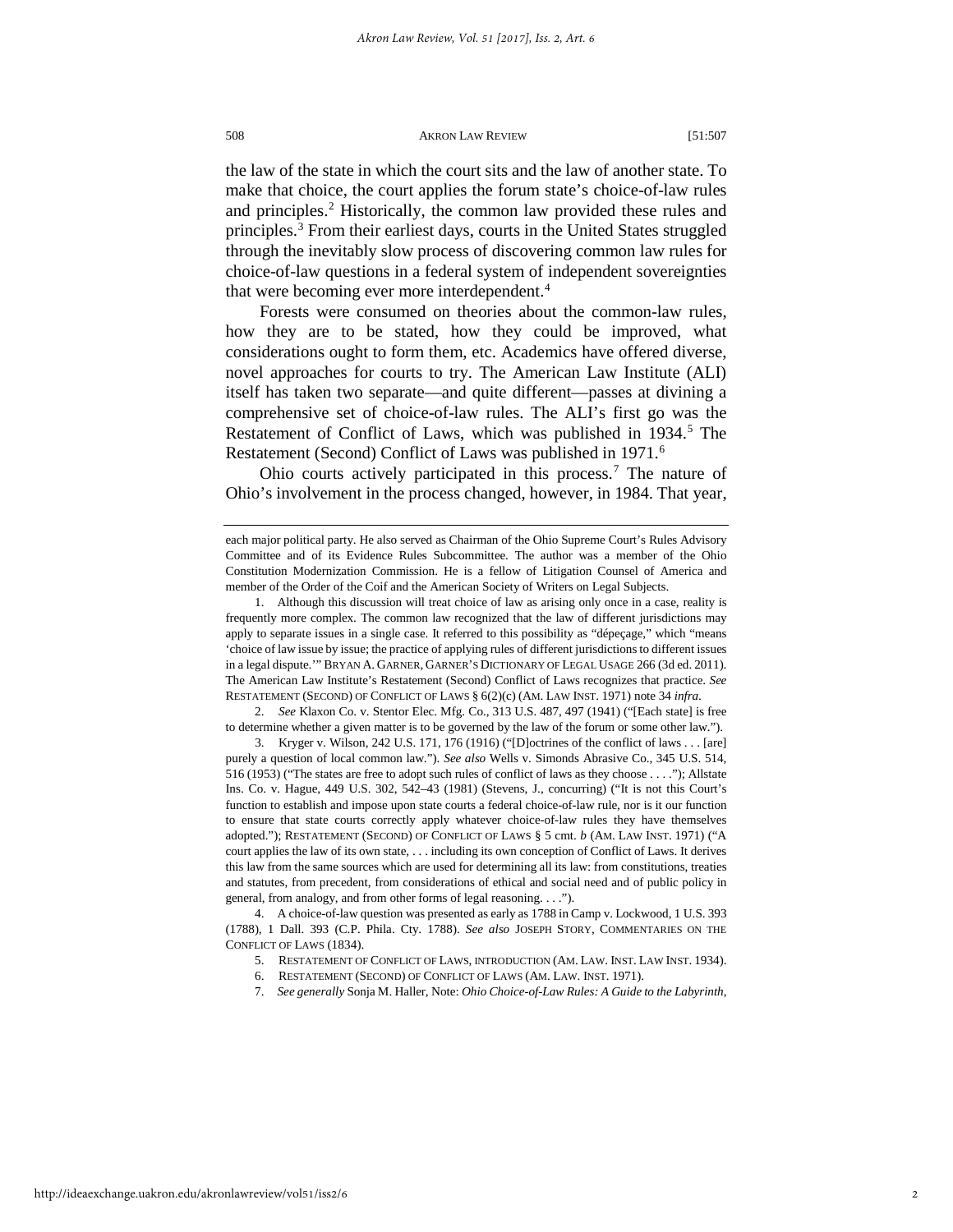the Supreme Court of Ohio declared in *Morgan v. Biro Manufacturing Company* that "[w]e hereby adopt the theory stated in the Restatement of the Law of Conflicts [sic], as it . . . provides sufficient guidelines for future litigation."[8](#page-3-0) Underscoring the sweep of this wholesale incorporation into Ohio law, the court in *American Interstate Insurance Company v. G & H Service Center, Inc*. made clear that in *Biro Manufacturing* it had "adopted the Restatement (Second) in its entirety."<sup>[9](#page-3-1)</sup>

The entire content of the Restatement (Second) constitutes, at best, merely secondary legal authority regarding choice-of-law rules and principles.[10](#page-3-2) So, the supreme court's prospectively "adopting" the entire content of this secondary authority as law that will control future decisions is a most unusual exercise of a court's adjudicative authority. It is even more remarkable<sup>[11](#page-3-3)</sup>—for a variety of reasons—that a court in one fell swoop would summarily dispense with the gradual, incremental process by which courts, through a series of cases, eventually develop commonlaw rules of decision. Had that process been followed in developing Ohio's choice-of-law rules, the courts would have had the benefit of arguments that parties with personal but adverse interests would offer for how Ohio should choose the specific rule of decision to apply generally in cases like theirs.

This Article does not focus, however, on the odd way in which the Restatement (Second) has been elevated into a fixture of Ohio law. It will focus rather on the process that the Restatement (Second) prescribes for making a choice of law and, briefly, on how Ohio courts have used that process. Despite the Ohio Supreme Court's emphatic reminder in *American Interstate* that Ohio follows the "entire" Restatement  $(Second),<sup>12</sup>$  $(Second),<sup>12</sup>$  $(Second),<sup>12</sup>$  the Ohio Supreme Court and lower courts do not apply the entire process that the Restatement (Second) prescribes for making

<span id="page-3-4"></span>12. *Am. Interstate Ins. Co,* 112 Ohio St. 3d at 522.

<sup>44</sup> OHIO ST. L.J. 23 (1983).

<span id="page-3-0"></span><sup>8.</sup> Morgan v. Biro Mfg. Co., 15 Ohio St. 3d 339, 341–42 (1984) (*per curiam*) (dictum adopting entire Restatement (Second) of Conflict of Laws).

<sup>9.</sup> Am. Interstate Ins. Co. v. G&H Serv. Ctr., Inc*.*, 112 Ohio St. 3d 521, 522 (2007).

<span id="page-3-2"></span><span id="page-3-1"></span><sup>10.</sup> *See, e.g., John Henry Merryman: The Authority of Authority*, 6 STAN. L. REV. 613, 629 (1954).

<span id="page-3-3"></span><sup>11.</sup> A district court in Indiana was asked to predict that Ohio would adopt the entire Restatement (Second) for all choice-of-law case that might arise. Unaware that the Ohio Supreme Court had already done just that, the court refused to believe that a court would delegate lawmaking authority to the ALI. *See* Ormond v. Anthem, Inc*.*, No. 1:05-cv-1908-DFH-TAB, 2008 U.S. Dist. LEXIS 30230, at \*57–58 (S.D. Ind. 2008) ("It is a much bigger leap to assume that the Ohio court's decision to adopt some sections of the Restatement amounted to a delegation to the American Law Institute of the authority to craft Ohio's conflicts of law jurisprudence through future revisions of the Restatement. The court is unwilling to make that leap.").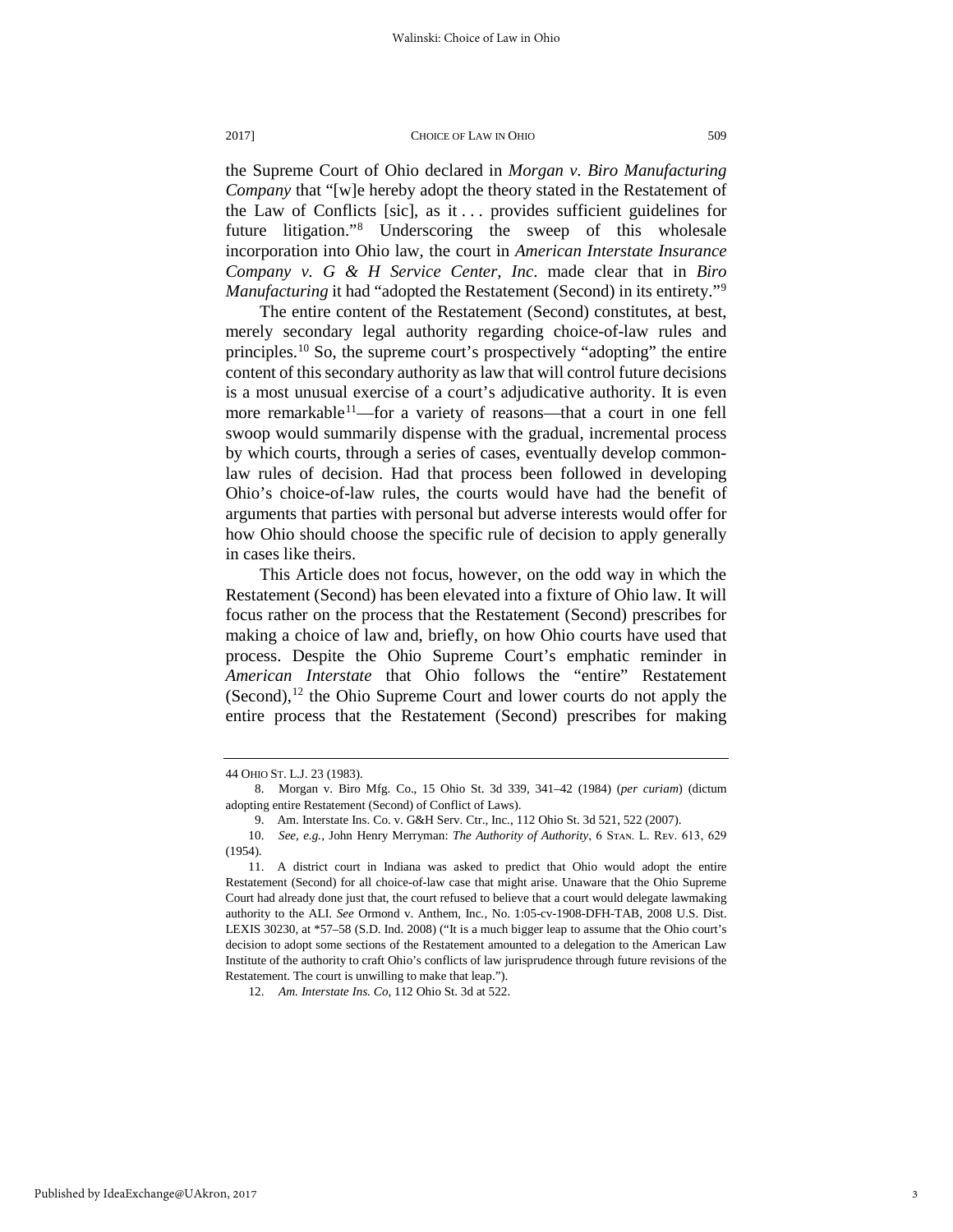choices of law. They have, instead, consistently applied only a portion of that process.

Even after *American Interstate*, Ohio courts have used the Restatement (Second) the same way as courts do in virtually every other jurisdiction that follows the Restatement (Second) to any extent. Their method is simply to pluck a seemingly pertinent rule or two out of the Restatement (Second)'s 400-plus subject-matter-specific rules for choosing the state with the most significant relationship with a particular issue in a lawsuit. They then use the extracted rule or rules to guide their choices of law. They do so, however, without taking account of the premises that the introductory sections of the Restatement (Second) built into subject-matter-specific rules. Those premises can alter—often materially—the apparent meaning of specific rules.

By using the Restatement (Second) in a selective and detached way, a court limits its consideration to only the forum state's choice-of-law rules and principles. But in doing so, courts ignore two steps that are elemental in the Restatement (Second)'s system for making a choice of law. Both of these steps require the court in the forum state to take into account choice-of-law rules of foreign states, not just the forum state's choice-of-law rules. The Supreme Court of Ohio missed both of the steps in *Biro Manufacturing Company.*[13](#page-4-0)And, it missed them again in *American Interstate*,<sup>[14](#page-4-1)</sup> even after reaffirming Ohio's adoption of "the Restatement in its entirety."<sup>[15](#page-4-2)</sup>

This Article will discuss two steps that are commonly missed in the Restatement (Second)'s method for choosing law. Both steps call for the forum court to take account of foreign states' choice-of-law rules. One step occurs early in a choice-of-law analysis. The other occurs at the end. The purposes of the reviews differ, but the steps are both important in the Restatement (Second)'s system. The Article will try to explain why courts that are otherwise willing to follow the Restatement (Second) routinely miss them. Finally, it will demonstrate why failure to implement the steps can result in a choice-of-law analysis that encourages forum-shopping.

<span id="page-4-0"></span><sup>13.</sup> *Morgan*, 15 Ohio St. 3d at 342–43 ("When confronted with a choice-of-law issue . . . analysis must begin with Section 146 [Personal Injury].") (Kentucky law applied).

<span id="page-4-2"></span><span id="page-4-1"></span><sup>14.</sup> *Am. Interstate Ins. Co.,* 112 Ohio St. 3d at 522–24, 526 ("[The court began choice-of-law analysis by] determin[ing] whether Sections 145 [the General Principle of choice of law for torts] and 146 [Personal Injury] or Section 185 of the Restatement [Action for Tort of Wrongful Death After Rendition of an Award] applies to determine which state law controls") (Louisiana law applied).

<sup>15.</sup> *Id.* at 522 (referring to *Morgan,* 15 Ohio St. 3d.).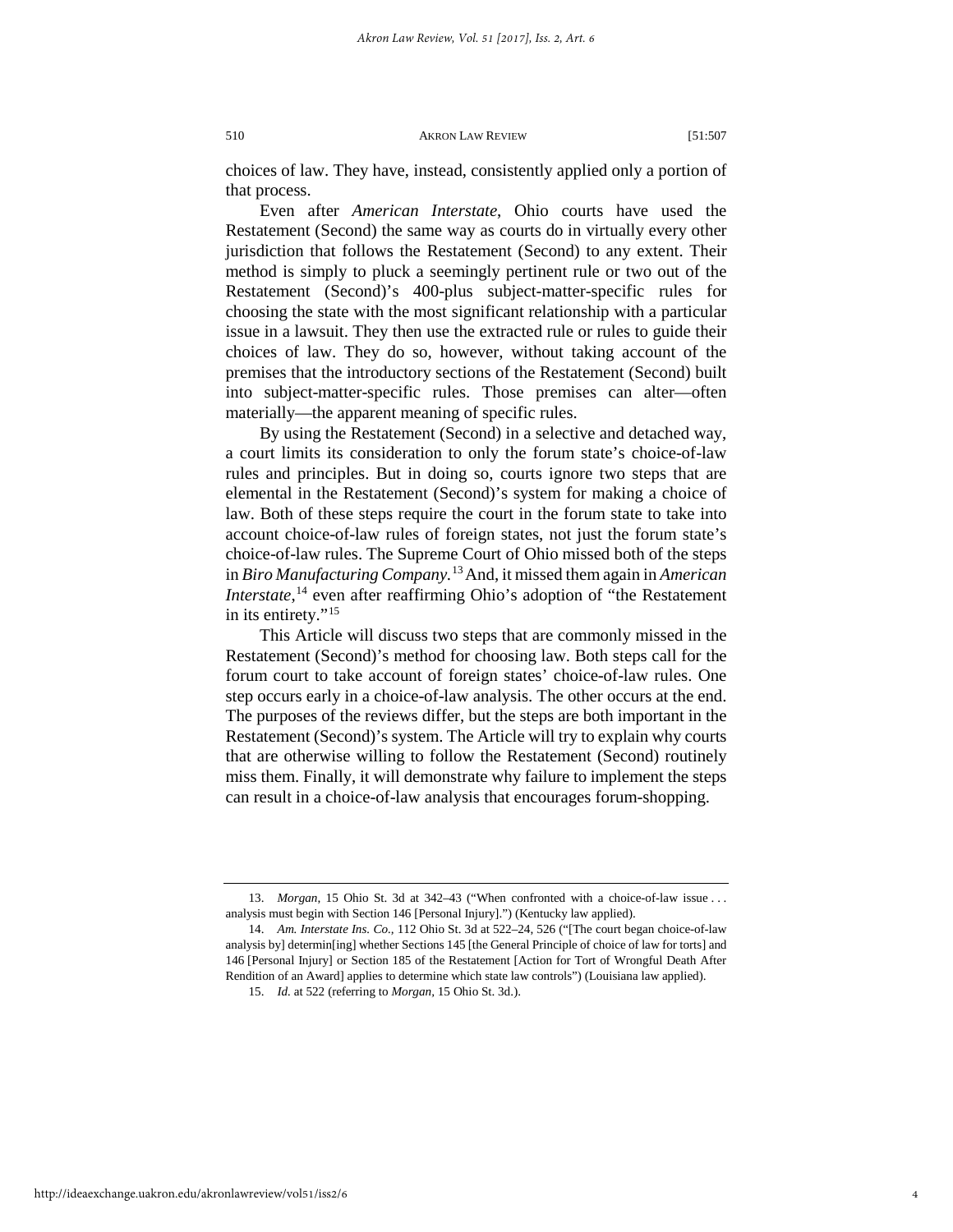#### II**.** THE RESTATEMENTS; CONFLICT OF LAWS

# *A. Restatement (Second) Conflict of Laws*

Although the Restatement (Second) is the most widely accepted among a variety of methodologies for choosing law to be applied in litigation, it nevertheless is accepted by only a minority of states as an authoritative expression of their jurisdiction's choice-of-law rules.[16](#page-5-0) Ohio is among that minority of states. The Restatement (Second)'s spotty acceptance reflects its controversial origin and novel content.

The American Law Institute published the Restatement (Second) of Conflict in 1971 as part of its second set of Restatements.<sup>17</sup> In publishing the first set, which covered various areas of the common law, the ALI's objective had been narrow. Its goal was "to present an orderly statement of the general common law of the United States."[18](#page-5-2) The "Restatements"

. . . . .

<span id="page-5-0"></span><sup>16.</sup> *See* Shirley A. Wiegand, *Fifty Conflict of Laws Restatements: Merging Judicial Discretion and Legislative Endorsement*, 65 LA. L. REV. 1, 3–4 (2004). *See generally* Symeon C. Symeonides, *Choice-of-Law in the American Courts in 2015: Twenty-Ninth Annual Survey*, 64 AM. J. COMP. L. 243, 291 (2016). Since 1986, the American Association of Law Schools Section on Conflict of Laws has annually counted how many states have gravitated to the Restatement (Second)'s revolutionary approach to choice of law since it was published in 1971. The count does not track all subject areas covered in the Restatement (Second), only the Restatement (Second)'s sections on choice of law for torts and contracts. "[T]he American Conflict 'revolution' has not had an appreciable impact outside these two areas." P. John Kozyris & Symeon C. Symeonides, *Choice of Law in the American Courts in 1989: An Overview*, 38 AM. J. COMP. L. 601, 602 (1990).

<sup>17.</sup> RESTATEMENT (SECOND) OF CONFLICT OF LAWS, *Introduction* (AM. LAW INST. 1971).

<span id="page-5-2"></span><span id="page-5-1"></span><sup>18.</sup> *See* RESTATEMENT OF CONFLICT OF LAWS, *Introduction* (AM. LAW INST. 1934):

The object of the [American Law] Institute in preparing the Restatement is to present an orderly statement of the general common law of the United States

The Institute recognizes that the ever increasing volume of decisions . . . establishing new rules or precedent [omitted comma] . . . and the numerous instances in which the decisions are irreconcilable, taken in connection with the growing complications of economic and other conditions . . . are . . . increasing the law's uncertainty and lack of clarity and that this will force the abandonment of our common law system . . . unless a new factor promoting certainty and clarity can be found.

The careful restatement of our common law by the legal profession as represented in the Institute is an attempt to supply this needed factor. The object of the Institute is accomplished in so far as the legal profession accepts the Restatement as prima facie a correct statement of the general law of the United States.

*Id.*; *see also* Kansas v. Nebraska, 135 S. Ct. 1042, 1064 (2015) (Scalia, J., concurring in part and dissenting) ("The object of the original Restatements was to 'present an orderly statement of the general common law'. . . . Over time, the Restatements' authors have abandoned the mission of describing the law, and have chosen instead to set forth their aspirations for what the law ought to be. . . . [I]t cannot safely be assumed, without further inquiry, that a Restatement provision describes rather than revises current law."); Kristen David Adams, *Blaming the Mirror: The Restatements and the Common Law*, 40 IND. L. REV. 205, 217 n. 62 (2007) (quoting LAURA KALMAN, LEGAL REALISM AT YALE, 1927–1960 14 (UNC Press Enduring Editions 1986)). Regarding the inception of the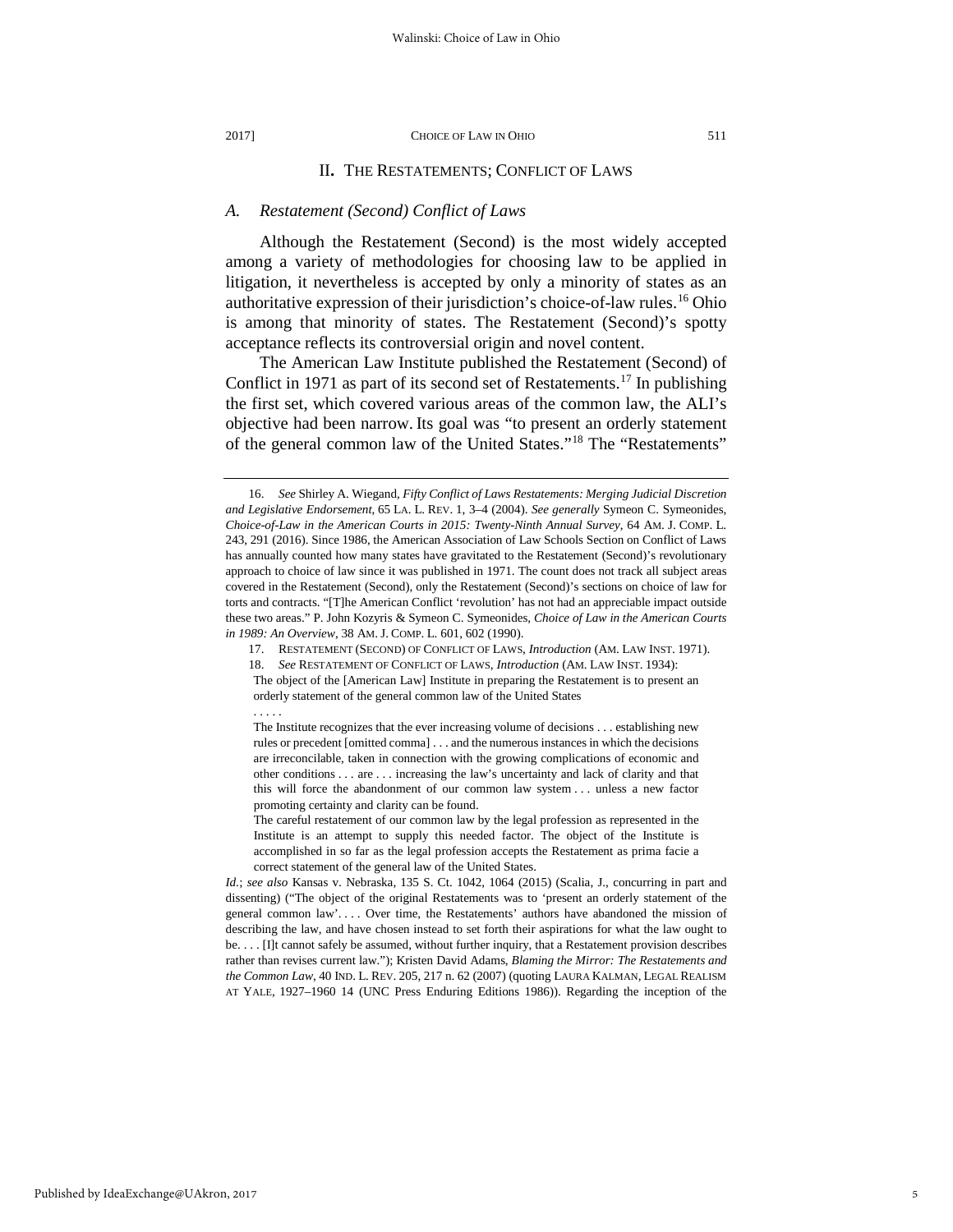in the first set were, thus, aptly named. Courts frequently accepted them as reliable secondary authority that accurately described the common-law rules in this country.<sup>[19](#page-6-0)</sup>

In publishing the second set, the ALI had a very different purpose. $20$ It would no longer strive "to present an orderly statement of the general common law of the United States."[21](#page-6-2) Rather, its purpose was to change the law as it had been stated in the first Restatement.<sup>[22](#page-6-3)</sup> It prescribed new forms of analysis that would produce results that sometimes differed from what accepted common-law rules produced. Although the ALI changed consciously and purposefully—its fundamental method for choosing law, it nevertheless preserved for the second set the same title that it had used when the ALI named the first set—"Restatements."<sup>23</sup>

<span id="page-6-0"></span>*Id.*

<span id="page-6-1"></span>20. *See Kansas v. Nebraska,* 135 S. Ct. at 1064 ("Over time, the Restatements authors have abandoned the mission of describing the law, and have chosen instead to set forth their aspirations for what the law ought to be.... And it cannot safely be assumed, without further inquiry, that a Restatement provision describes rather than revises current law.").

- 21. *Id.*
- 22. RESTATEMENT (SECOND) OF CONFLICT OF LAWS, *supra* note 17.

<span id="page-6-4"></span><span id="page-6-3"></span><span id="page-6-2"></span>23. *See* Herbert Wechsler*, Restatements and Legal Change: Problems of Policy in the Restatement Work of the American Law Institute*, 13 ST. LOUIS U. L. J. 185 (1968). Herbert Wechsler was executive director when the ALI published the Restatement (Second) Torts and started work on the Restatement (Second) of Conflict of Laws. He described the attack directed at the ALI for publishing rule 402A, "Special Liability of Seller of Product for Physical Harm to User or Consumer," as black-letter law in a draft of its Restatement (Second) Torts. *Id*. at 187-92*.* Rule 402A was a proposition that was followed in only a minority—perhaps even a distinctly small minority—of jurisdictions. *Id.* at 189. Mr. Wechsler quotes verbatim the criticism leveled at the ALI. The critics accused the ALI of dangerously misrepresenting the current state of American law by publishing a minority rule as black-letter law in a "restatement." *Id.* at 191 n.15.

Restatement movement in 1923 and its early development, Adams quotes Kalman as writing: The [I]nstitute directed its reporters to "make certain much that is now uncertain and to simplify unnecessary complexities" and "to promote those changes which will tend better to adapt the laws to the needs of life." As work progressed, the [I]nstitute abandoned the second objective, telling its reporters to "state clearly and precisely in the light of the decisions the principles and rules" of existing law. Increasing legal certainty became the [I]nstitute's only objective, a goal underlined by its decision to print the rules in especially bold letters.

<sup>19.</sup> For an entertaining description of the fidelity that academics who worked on the first set of Restatements held for the common law, *see generally* W. Barton Leach, *The Restatements as They Were in the Beginning, Are Now, and Perhaps Henceforth Shall Be*, 23 A.B.A. J. 517, 519 (1937) ("[T]he statements of the Institute were really statements by groups of school-teachers [i.e., law professors]; for by necessity the basic work of the Institute has to be done by the Reporters and the Advisory groups. . . . I as one of them do not deplore the fact that the American Bar seems not to be ready to substitute decisions by professors arrived at *in abstracto* in the retirement of the conference room for decisions by judges arrived at ad hoc in the presence of the contending vital forces of the court room. We have our appropriate and very useful functions; but they are in aid of the traditional processes of the common-law, not in substitution for them.").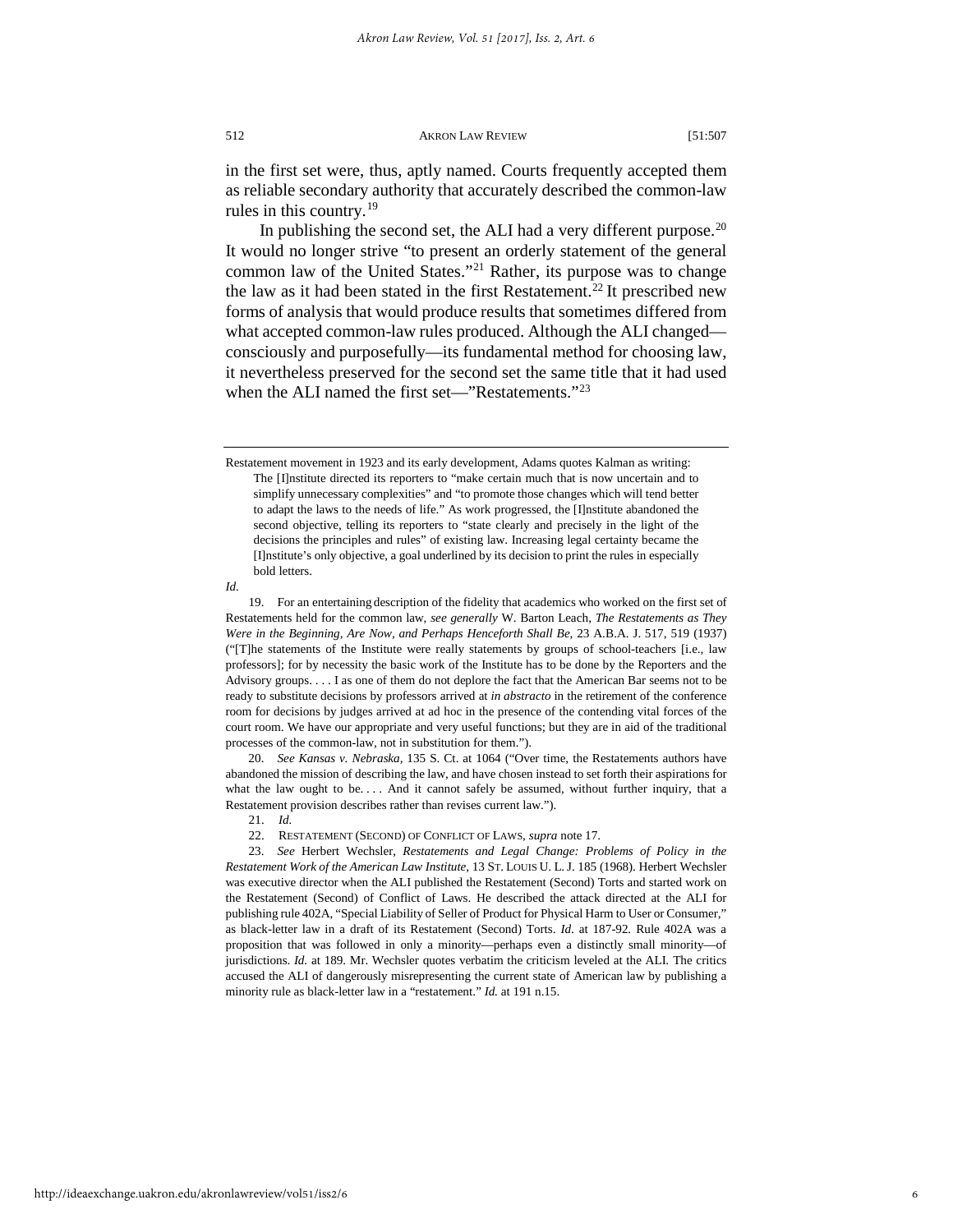The most dramatic instance of that decision was the Restatement (Second) of Conflict of Laws. In the Introduction, the ALI stated:

[The Restatement (Second)] is far more than a current version of the old. . . . [W]hat is presented here is a fresh treatment of the subject. . . . The essence of that change has been . . . jettisoning . . . of rigid rules in favor of standards of greater flexibility, [thereby] according sensitivity in judgment to important values that were formerly ignored. Such a transformation in the corpus of the law reduces certitude as well as certainty, posing a special problem in the process of restatement. . . . The result presents a striking contrast to the first Restatement in which dogma was so thoroughly enshrined. . . .

. . . .

The retreat from  $dogma \ldots$  is [a] pervasive ... feature of this work  $\ldots$ .<sup>[24](#page-7-0)</sup>

Despite being a fundamentally "fresh treatment of the subject," an innovative "retreat from dogma" and a bold "jettisoning . . . of rigid rules,["25](#page-7-1) the proselyting new treatise was palmed off as a "Restatement," a bait-and-switch that implied to all but the most diligent researcher that the Restatement (Second) was—like the first—an objective but merely updated synthesis of existing law. It was anything but that.

The Restatement (Second) of Conflict of Laws was the ALI's "attempt to furnish rules in an area of law . . . rather than a systematic record of the law as it actually is used by the courts."[26](#page-7-2) "As a descriptive 'restatement,' it was doomed to failure from the outset because it is impossible to 'restate' a revolution that is in progress and whose outcome is in doubt."<sup>[27](#page-7-3)</sup> Emerging from the midst of an upheaval, the Restatement

That representation about descriptiveness may well be true about the Restatements (Second) on some subjects. It may even be true today about Restatement (Second) of Conflict of Laws in the minority of jurisdictions that have wrapped themselves in it to some extent since 1971. But when the ALI first offered the Restatement (Second), much of the restatement had been constructed of whole cloth— "whole cloth" in this instance meaning little more supporting authority than the heatedly debated theories about conflict of law advanced by "warring factions of choice-of-law

<sup>24.</sup> RESTATEMENT (SECOND) OF CONFLICT OF LAWS, *supra* note 17, at Introduction*.*

<sup>25.</sup> *Id.*

<span id="page-7-2"></span><span id="page-7-1"></span><span id="page-7-0"></span><sup>26.</sup> Sonja M. Haller, Note: *Ohio Choice-of-Law Rules: A Guide to the Labyrinth*, 44 Ohio St. L.J. 239, 247–48 (1983) (citing E. SCOLES & P. HAY, CONFLICT OF LAWS § 2.15 (1982)).

<span id="page-7-3"></span><sup>27.</sup> William M. Richman & William L. Reynolds, *Prolegomenon to an Empirical Restatement of Conflicts,* 75 IND. L.J 417, 420 (2000). As recently as 2013, the ALI described its set of Restatement (Second)s as genuine descriptions of law as the courts have announced it. In describing the whole set of Restatements, the ALI assures the reader that "Restatement black-letter formulations assume the stance of describing the law as it is." *Projects Overview,* AMERICAN LAW INSTITUTE, http://www.ali.org/index.cfm?fuseaction=projects.main [http://perma.cc/78L6-MEJ6] (last visited Aug. 21, 2013).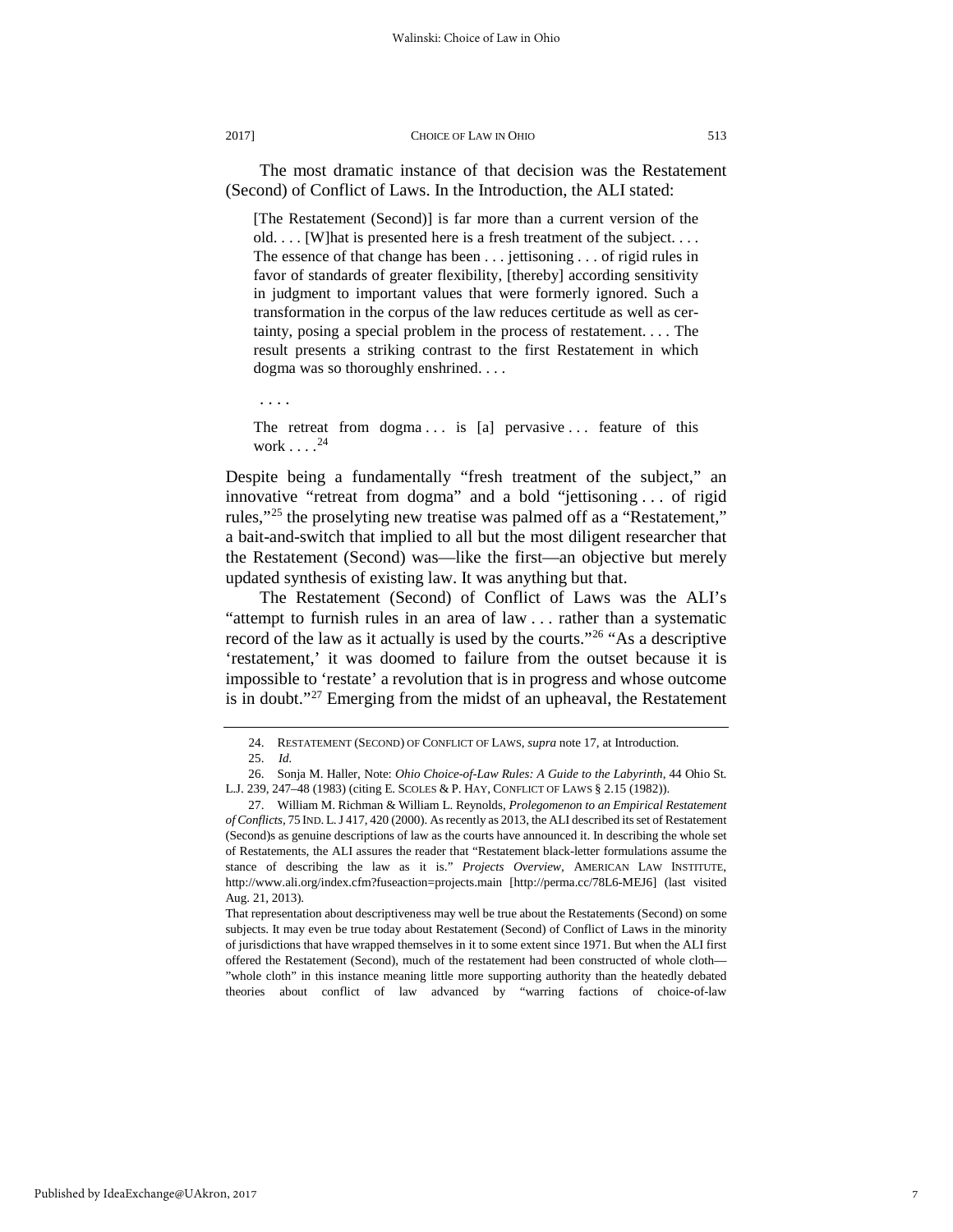(Second) inevitably became "a complex, negotiated settlement among several warring factions of choice-of-law revolutionaries."<sup>[28](#page-8-0)</sup>

The ALI tried "to present the widely divergent views extant at the time and to jumble together incompatible schools of thought."<sup>[29](#page-8-1)</sup> "In fact, the Restatement (Second) of Conflict of Laws . . . stands as a warning against the efforts to enshrine disparate and vacillating conflicts doctrines in black-letter rules."[30](#page-8-2) Inevitably, the result was "a radically different approach to choice of law,"[31](#page-8-3) a jumbling "cacophony of discordant voices,"[32](#page-8-4) and "a system in which each case is decided as if it were unique and of first impression.[33](#page-8-5)

Scholars recognized very early that the Restatement (Second)'s system for choosing law amounts to little more than "legal impressionism."[34](#page-8-6) They saw that it would become merely a disguise for a process that is no more substantial or predictable than "judicial intuition."[35](#page-8-7) By "mixing together all manner of doctrinal currents, it simply furnished courts with any number of plausible reasons to support whatever results they wished to reach."<sup>[36](#page-8-8)</sup> Some legal scholars pleaded with the ALI not to publish the Restatement (Second).<sup>[37](#page-8-9)</sup> They failed.

Larry Kramer, former dean of Stanford Law School, described the state of affairs since ALI's publication of the Restatement (Second) Conflict of Laws. He sees the Restatement (Second) as having degraded the role of law in conflicts analysis and, as a result, the persuasiveness of judicial selections of controlling law.

[I]t is hard to read a lot of choice of law opinions without being terribly disappointed in the quality of the analysis, which tends to be unsophisticated, unthoughtful, and often unreasoned. . . . Much of the blame can

revolutionaries."Richman & Reynolds, *supra,* at 420.

<sup>28.</sup> Richman & Reynolds, *supra* note 27, at 420.

<span id="page-8-1"></span><span id="page-8-0"></span><sup>29.</sup> Friedrich K. Juenger, *A Third Conflicts Restatement?*, 75 IND. L. J. 403, 405 (2000). Arthur Taylor von Mehren, *Recent Trends in Choice-Of-Law Methodology*, 60 CORNELL L. REV. 927, 964 (1975).

<sup>30.</sup> *Id.*

<span id="page-8-3"></span><span id="page-8-2"></span><sup>31.</sup> R. CRAMPTON, D. CURRIE & H. KAY, CONFLICT OF LAWS: CASES B COMMENTS B QUESTIONS 117 (5th ed. 1993).

<sup>32.</sup> Juenger, *supra* note 29, at 404.

<span id="page-8-5"></span><span id="page-8-4"></span><sup>33.</sup> P. John Kozyris, *Interest Analysis Facing Its Critics—And, Incidentally, What Should Be Done About Choice of Law for Products Liability?,* 46 OHIO ST. L.J. 569, 580 (1985).

<span id="page-8-6"></span><sup>34.</sup> *See, e.g.,* Kurt H. Nadelmann, *Impressionism and Unification of Law*, 24 AM. J. COM. L. 1, 11 (1976).

<span id="page-8-7"></span><sup>35.</sup> Patrick J. Borchers, *Courts and the Second Conflict Restatement: Some Observations and an Empirical Note*, 56 MD. L. REV. 1232*,* 1233 (1997).

<sup>36.</sup> Juenger, *supra* note 29, at 406.

<span id="page-8-9"></span><span id="page-8-8"></span><sup>37.</sup> Albert A. Ehrenzweig, *The Second Conflict Restatement, A Last Appeal for its Withdrawal*, 113 U. PA. L. REV. 1230 (1965).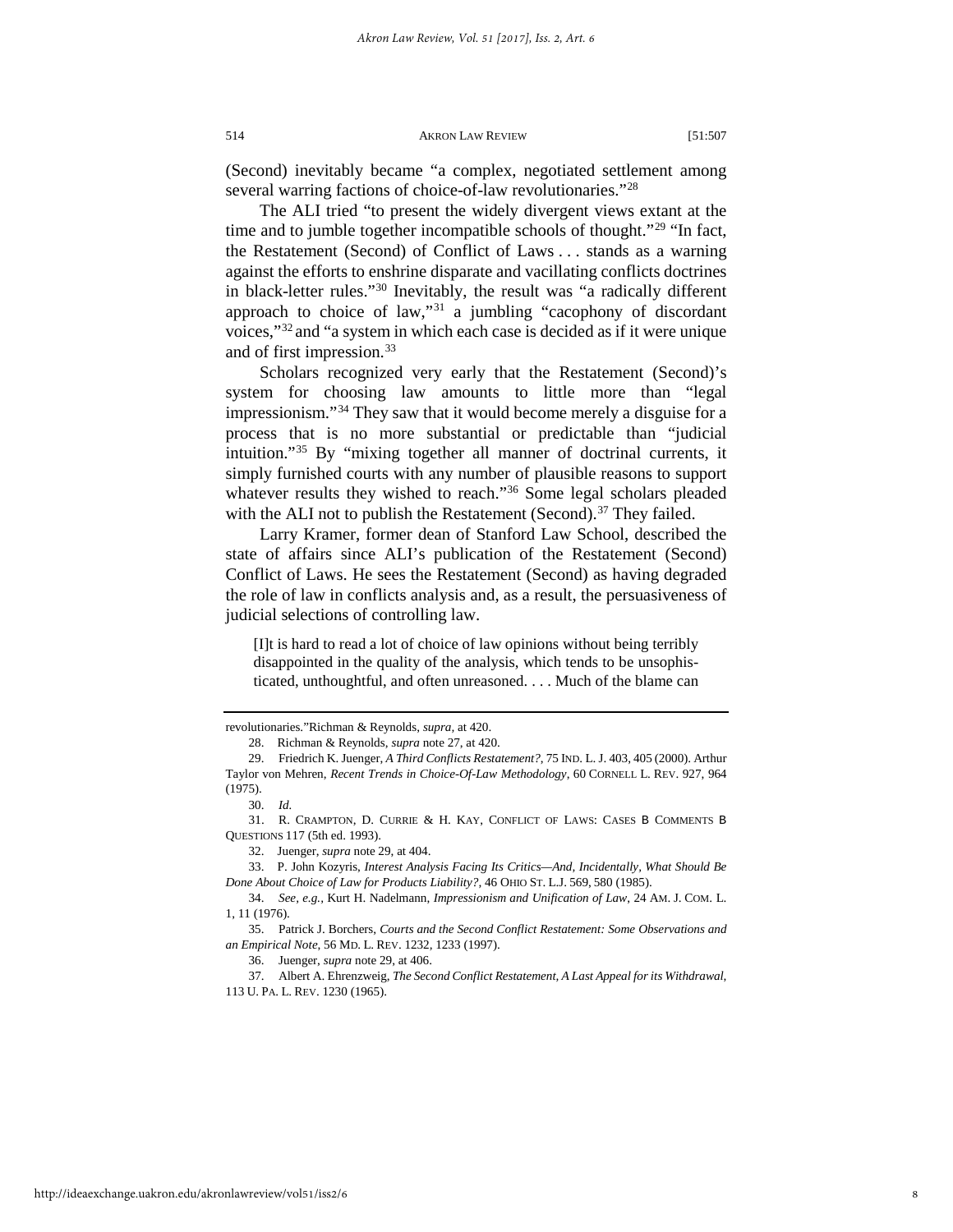perhaps be attributed to the dominance of the Second Restatement, since its undirected, multifactor analysis invites post-hoc rationalizing of intuitions about the applicable law. Or perhaps this states the relationship backwards, and it is the judges' poor understanding of choice of law that accounts for the dominance of the Second Restatement. Either way, the level of discourse in the courts is depressingly low.<sup>[38](#page-9-0)</sup>

He is not alone in his dark assessment. Another critic has characterized the situation that the Restatement (Second)'s method has produced: greater uncertainty for litigants and added complexity for judges. She observes that, due to the emergence of the Restatement (Second) Conflict of Laws,

it has become difficult to predict what a court will do when faced with choice of law issues, and each case seems to demand an ad hoc determination. For attorneys, this lack of predictability may discourage settlement; it certainly inhibits an accurate case valuation. For judges, choice of law issues take an inordinate amount of time and require a fairly complex analysis.

The current situation has been described in a variety of ways, generally unfavorably. It is "a total disaster," "chaos," "gibberish," "a veritable playpen for judicial policymakers, ". . . a maze constructed by profes-sors drunk on theories."<sup>[39](#page-9-1)</sup>

Justice Antonin Scalia has concluded that "it cannot safely be assumed, without further inquiry, that a Restatement provision describes rather than revises current law."[40](#page-9-2)

The salient feature of Restatement (Second)'s method requires courts to balance disparate, qualitatively dissimilar factors and considerations in order to estimate which state with a possible interest in an issue in litigation has the most significant relationship to the dispute in which the issue has arisen. The thicket of factors that the Restatement (Second) prescribes range from readily provable objective facts<sup>41</sup> to vague abstractions that are incapable of evidentiary proof.<sup>[42](#page-9-4)</sup>

<span id="page-9-1"></span><span id="page-9-0"></span><sup>38.</sup> Larry Kramer, *Choice of Law in the American Courts in 1990: Trends and Developments*, 39 AM. J. COMP. L. 465, 466 (1991).

<sup>39.</sup> Wiegand, *supra* note 16, at 4 (internal citations omitted).

<sup>40.</sup> Kansas v. Nebraska, 135 S. Ct. at 1064.

<span id="page-9-3"></span><span id="page-9-2"></span><sup>41.</sup> *See, e.g.,* RESTATEMENT (SECOND) OF CONFLICT OF LAWS § 145(2)(c) (AM. LAW INST. 1971) ("the domicil, residence, nationality, place of incorporation and place of business of the parties  $\dots$ .").

<span id="page-9-4"></span><sup>42.</sup> *[See, e.g.,](http://www.lexis.com/research/xlink?app=00075&view=full&searchtype=get&search=Restat+2d+of+Conflict+of+Laws%252C+%25A7+188) id.* § 6(2)(a) ("the needs of the interstate and international systems"); § 6(2)(c) ("the relevant policies of other interested states and the relative interests of those states in the determination of the particular issue").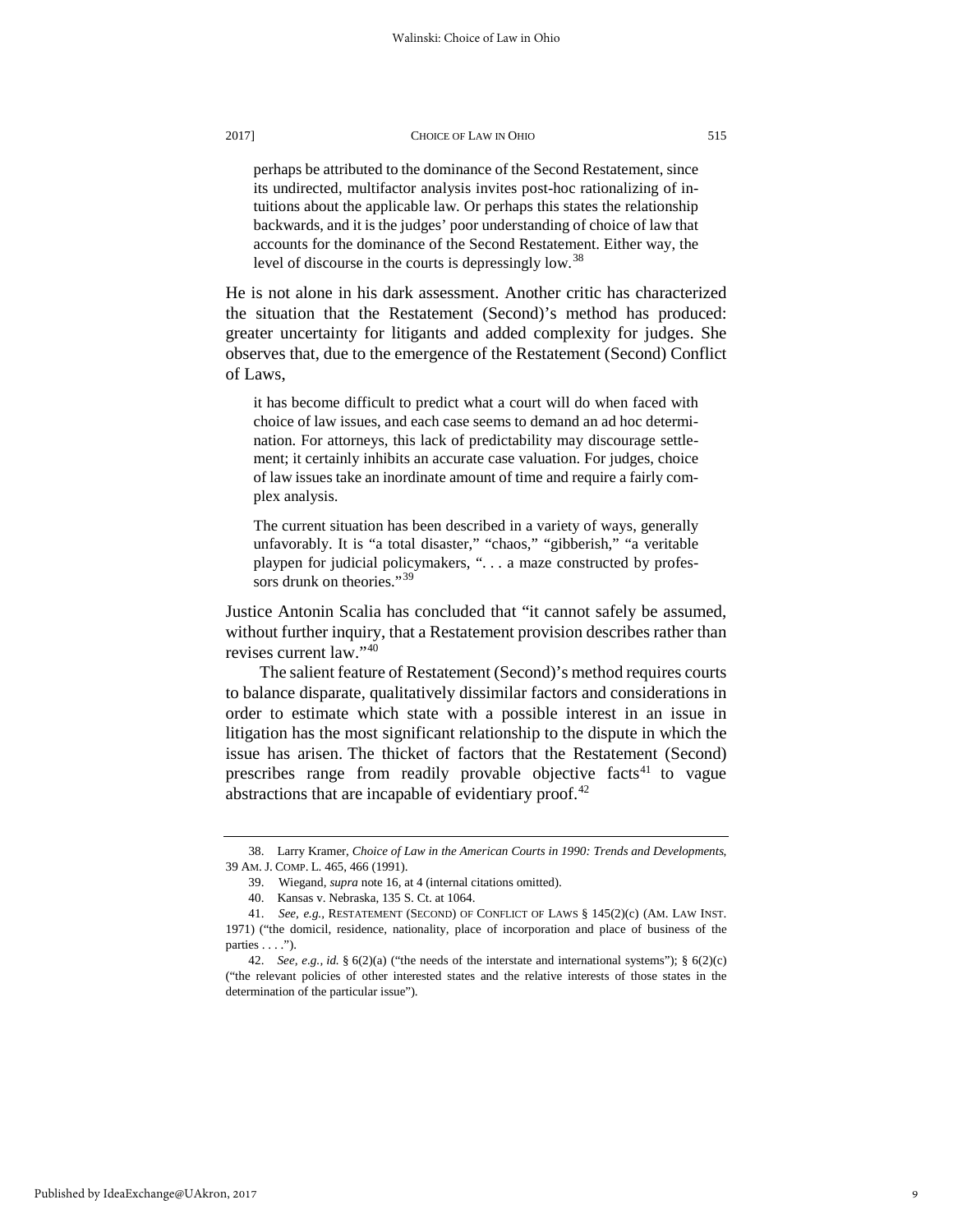Section 6 is the lodestar of the Restatement (Second)'s approach to choice of law. It sets forth the principles that underlie the method for all choices of law, whether in torts, contracts, property law, trusts, etc.<sup>[43](#page-10-0)</sup> In  $\S$ 6 comment *c,* the ALI acknowledges that these foundational principles on which its entire choice-of-law system is based will "point in different directions in all but the simplest case."<sup>[44](#page-10-1)</sup> Many of the area-specific rules for choosing law, which make up the bulk of the Restatement (Second), are similarly unpredictive.[45](#page-10-2)

The Restatement (Second)'s kaleidoscopic balancing of hard fact against abstract policy considerations is, of necessity, fundamentally unpredictive. William L. Prosser, the renowned scholar of tort and property law, described the impossibility of balancing evidentiary facts against abstractions, like those that are featured in the Restatement (Second). He said that abstract policy considerations "can no more be balanced against evidence than ten pounds of sugar can be weighed against half-past two in the afternoon."[46](#page-10-3) It is fair to say that criticism of the ALI's Restatement (Second) Conflict of Laws has been deep, varied, and severe.

## *B. Choice of Law in Ohio under the Restatement (Second)*

Although the Restatement (Second) is faulty, Ohio courts are obliged to apply it in deciding choice-of-law questions. $47$  And it has been clear since *American Interstate* that all parts of the Restatement (Second)—not just the 400-plus area-specific, black-letter choice-of-law rules—are part of Ohio law.

<span id="page-10-1"></span>*Id.* § 6(2).

<span id="page-10-0"></span><sup>43.</sup> Section § 6 contains a nonexhaustive list of considerations that a court is to take into account in the absence of statutory directive of its own state on choice of law:

<sup>(2) . . . [</sup>T]he factors relevant to the choice of the applicable rule of law include

<sup>(</sup>a) the needs of the interstate and international systems,

<sup>(</sup>b) the relevant policies of the forum,

<sup>(</sup>c) the relevant policies of other interested states and the relative interests of those

states in the determination of the particular issue,

<sup>(</sup>d) the protection of justified expectations,

<sup>(</sup>e) the basic policies underlying the particular field of law,

<sup>(</sup>f) certainty, predictability and uniformity of result, and

<sup>(</sup>g) ease in the determination and application of the law to be applied.

<sup>44.</sup> RESTATEMENT (SECOND) OF CONFLICT OF LAWS § 6 cmt. *c* (AM. LAW INST.1971).

<span id="page-10-2"></span><sup>45.</sup> *See, e.g.,* Borchers, *supra* note 35, at 1238–39 ("[S]ection 145 [is] nearly as amorphous as section 6. . . . [It] is no more definite than section 6, and perhaps even less so.").

<sup>46.</sup> William L. Prosser, *Res Ipsa Loquitur in California*, 37 CAL. L. REV. 183, 225 (1949).

<span id="page-10-4"></span><span id="page-10-3"></span><sup>47.</sup> Am. Interstate Ins. Co. v. G&H Serv. Ctr., Inc*.*, 112 Ohio St. 3d 521, 522 (2007). (*"*The *Morgan* court adopted the Restatement in its entirety.") (citing Morgan v. Biro Mfg. Co., 15 Ohio St. 3d 339, 341–42 (1984) (*per curiam*)).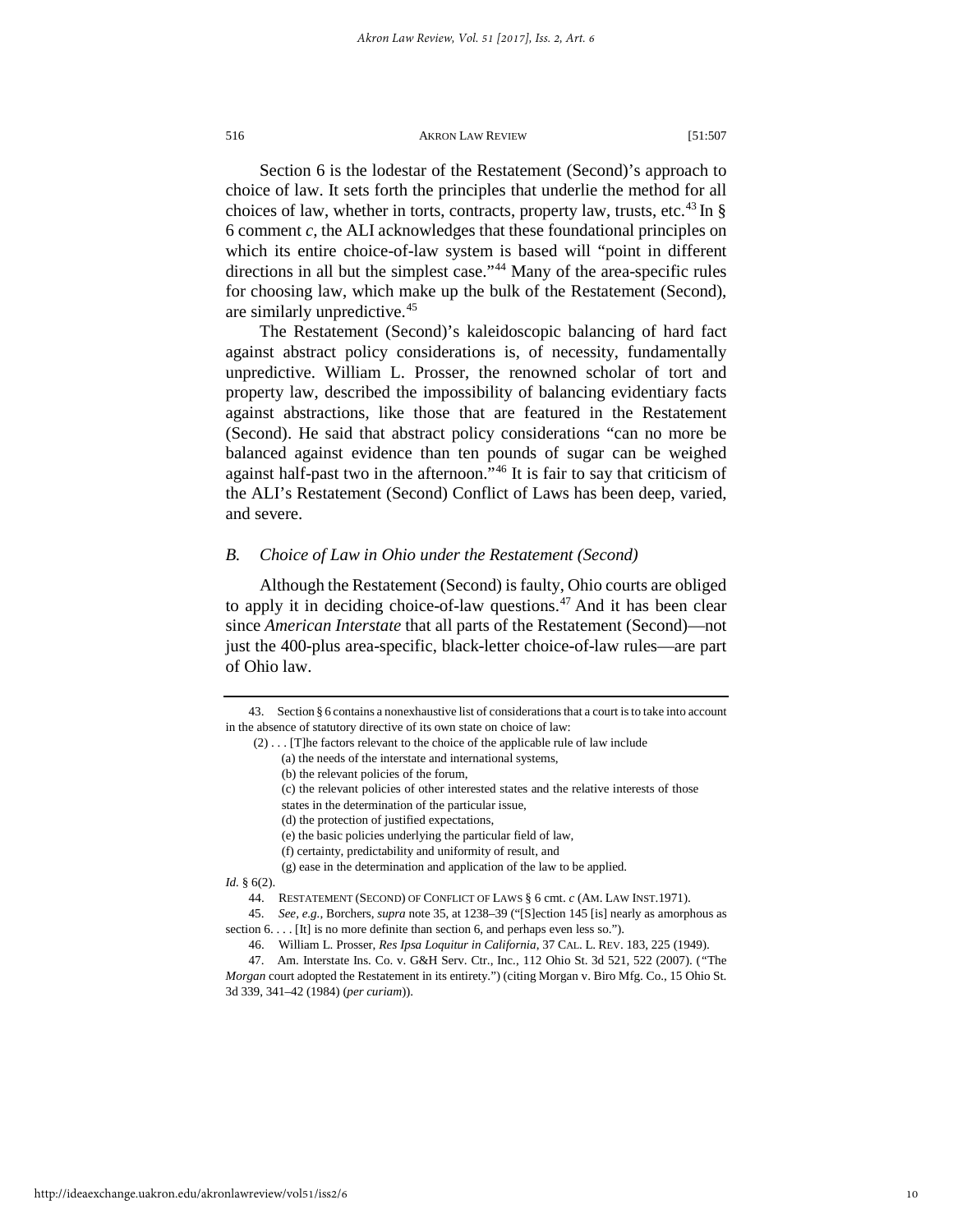According to the Restatement (Second), a court faced with a conflict of laws will approach it in three steps. Table 1 lays out the three-step analysis in a visual format. First, Restatement (Second) § 7 requires the court to characterize the legal issues.<sup>[48](#page-11-0)</sup> Only by fitting issues into appropriate legal classifications can the party urging the court to apply foreign law demonstrate that the laws of the other state and the forum state conflict.[49](#page-11-1) To determine whether a conflict exists, the court must first identify which group of subject-matter-specific rules within the Restatement (Second) to use in analyzing the states' respective relationships to the dispute.<sup>[50](#page-11-2)</sup> Without proper classification of the issues, comparison is impossible. Because this classification is done, however, solely for the purpose of the choice-of-law analysis, the law of the forum state is generally used to determine the appropriate legal classification of the dispute. $51$ 

<span id="page-11-0"></span><sup>48.</sup> RESTATEMENT (SECOND) CONFLICT OF LAWS § 7 cmt*. b* (AM. LAW INST. 1971) ("Characterization is an integral part of legal thinking. In essence, it involves two things: (1) classification of a given factual situation under the appropriate legal categories and specific rules of law, and (2) definition or interpretation of the terms employed in the legal categories and rules of law. The factual situation must be classified to determine under what legal categories and rules of law it belongs. Likewise, the terms employed in the legal categories and rules of law must be interpreted in order that the factual situation may be placed under the appropriate categories and that the rules of law may properly be applied.").

<span id="page-11-1"></span><sup>49.</sup> *See, e.g.,* Cross v. Carnes, 132 Ohio App. 3d 157, 168 (1998) ("[T]he party asserting the application of the foreign law has the initial burden to demonstrate such a conflict. . . . Here, appellants have failed to do the same. As a result, we will apply the law of the forum state, Ohio . . . .").

<span id="page-11-2"></span><sup>50.</sup> Ohayon v. Safeco Ins. Co. of Ill., 91 Ohio St. 3d 474, 476 (2001) (citing RESTATEMENT (SECOND) OF CONFLICT OF LAWS § 7, cmt. *b* ("'[C]lassification of a given factual situation under the appropriate legal categories and specific rules of law.' . . . We must *classify* the Ohayons' cause of action before we answer the choice-of-law question raised in their complaint because different choiceof-law rules apply . . . .")).

<span id="page-11-3"></span><sup>51.</sup> RESTATEMENT (SECOND) CONFLICT OF LAWS § 7(2) (AM. LAW INST. 1971) ("The classification and interpretation of Conflict of Laws concepts and terms are determined in accordance with the law of the forum, except as stated in § 8."). Section 7 comment *c* states:

When the same legal term or concept appears both in the local law of a state and in its choice-of-law rules, the meaning which has been given the term or concept in local law does not determine the meaning to be given the term or concept in choice of law.

*Id.* § 7 cmt. *c*.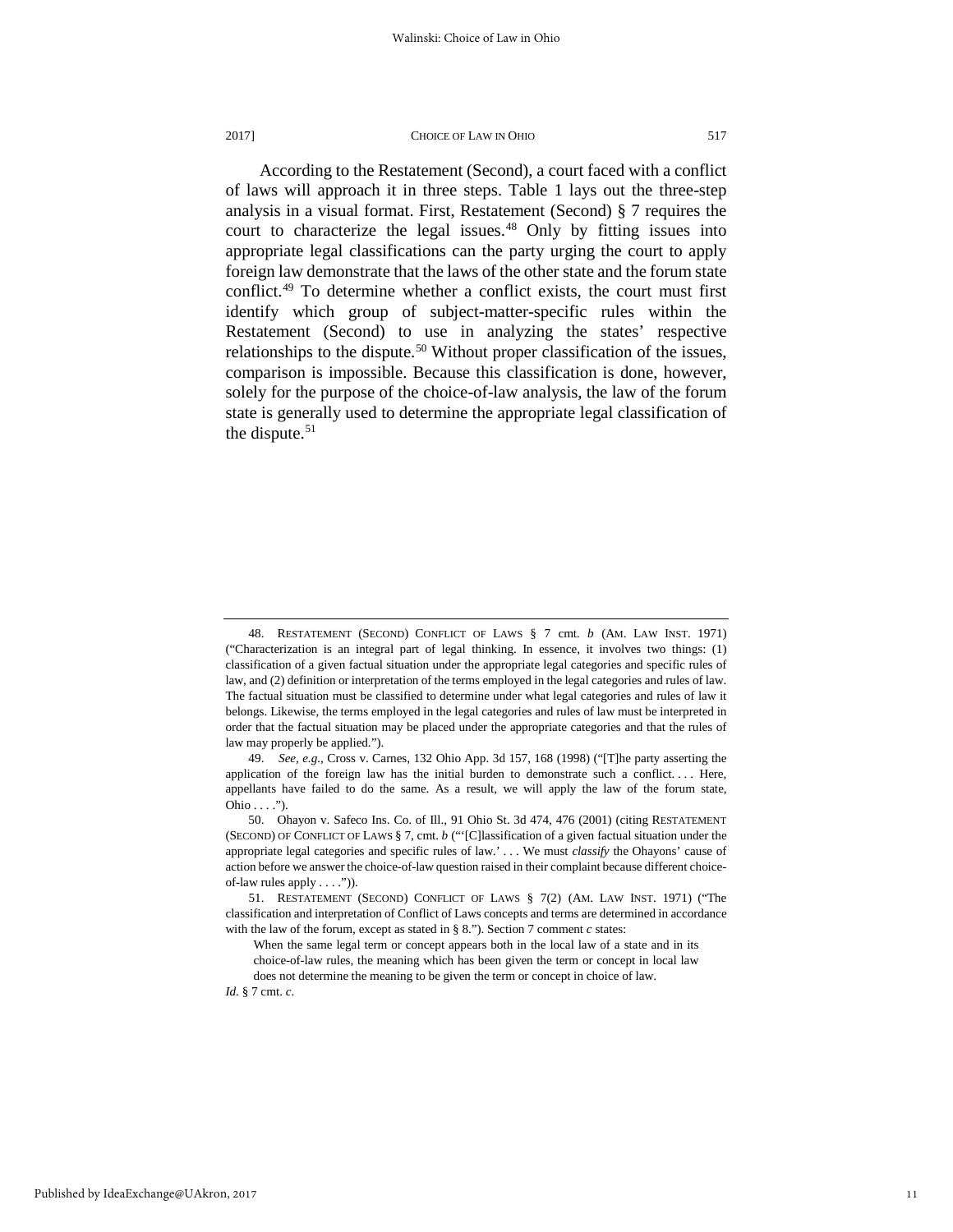| Table 1 – Restatement (Second) Conflict of Laws Analysis                                                                                                                                                                                                                                                                |                                            |  |  |
|-------------------------------------------------------------------------------------------------------------------------------------------------------------------------------------------------------------------------------------------------------------------------------------------------------------------------|--------------------------------------------|--|--|
| Step 1:<br>(A) Court determines whether<br>foreign state law would characterize<br>the nature of claim as contractual or<br>restitutionary.<br>(B) Court determines what choice of<br>law the foreign state court would<br>apply to the claim.                                                                          | <b>Restatement (Second) § 7</b>            |  |  |
| Step 2:<br>Forum court identifies the state that<br>has the most significant relationship<br>to the disputed issues.                                                                                                                                                                                                    | Restatement (Second) § 6,<br>and §§ 11-423 |  |  |
| Step 3:<br>If the court finds (a) that a conflict<br>exists between the forum state's<br>local law and that of the foreign<br>state and (b) that the foreign state<br>has the most significant relationship<br>to the issue in dispute, the court<br>must then decide how much of that<br>foreign state's law to apply. | <b>Restatement (Second) § 8</b>            |  |  |

The following hypothetical will illustrate the operation of this first step in the Restatement (Second)'s method. Assume that two insurance companies, A and B, provide coverage to the same insured for successive policy periods. The insured X, a resident of Ohio, was sued in Maryland on a claim that triggered coverage under both company A's policy and company B's policy. Insurance company A defended X in Maryland and paid a judgment rendered against it. Having fully performed its contractual obligation to provide coverage to the insured, company A sues company B in Ohio claiming equitable contribution, seeking to recover company B's proportionate share of the obligation they owed to X. Company A contends that their liability arises out of the insurance policies and that Maryland's contract law applies to the dispute over contribution. Company B contends that A's claim against B is for restitution, that there is no privity between them, and that Ohio's law regarding restitution applies to the dispute. To decide whether the issues raised in A's claim for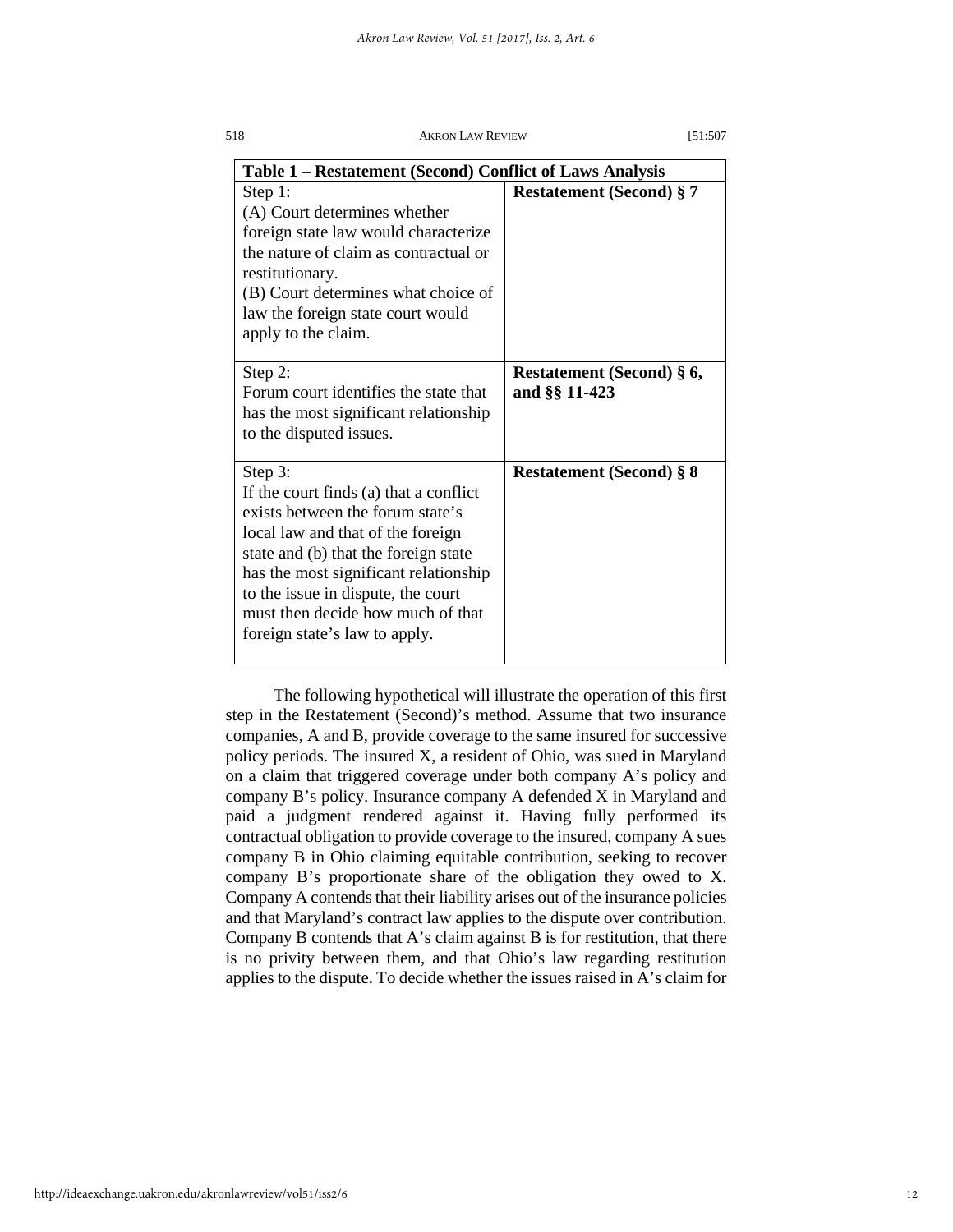relief is an action governed by contract law or by the law of restitution, Ohio generally applies its own law to characterize the dispute. The court would—probably<sup>[52](#page-13-0)</sup>—apply Ohio law and hold that the character of company A's claim against B is restitution, not contract.<sup>[53](#page-13-1)</sup>

The second step calls for the forum court to identify the state that has the most significant relationship to the disputed issues. In the Restatement (Second), this second step is addressed in § 6 and in §§ 11–423. A court needs to conduct a choice of law analysis, however, only when there is an actual conflict between Ohio's local law (i.e., its substantive law excluding its conflicts-of-law rules) and the local law of the other state.<sup>[54](#page-13-2)</sup> In the hypothetical described above, the court would compare Ohio's law of restitution with Maryland's, applying the considerations listed in Restatement (Second) § 221 Restitution to determine which state has the more significant relationship with the claim for restitution.<sup>55</sup>

<span id="page-13-2"></span>54. *See* Glidden Co. v. Lumbermens Mut. Cas. Co*.*, 112 Ohio St. 3d 470, 474–75 (2006) (citing RESTATEMENT (SECOND) CONFLICT OF LAWS § 1 cmt. *b* (AM. LAW INST. 1971) ("[S]everal of the appellate courts in Ohio . . . have held that an actual conflict between Ohio law and the law of another jurisdiction must exist for a choice-of-law analysis to be undertaken.")). *See also* Andersons, Inc. v. Consol, Inc*.*, 185 F. Supp. 2d 833, 836 (N.D. Ohio 2006); Mécanique C.N.C., Inc. v. Durr Envtl., Inc*.*, 304 F. Supp. 2d 971, 975 (S.D. Ohio 2004) ("If the two states would use the same rule of law or would otherwise reach the same result, it is unnecessary to make a choice of law determination because there is no conflict of law.").

<span id="page-13-3"></span>55. § 221 Restitution

(1) In actions for restitution, the rights and liabilities of the parties with respect to the particular issue are determined by the local law of the state which, with respect to that issue, has the most significant relationship to the occurrence and the parties under the principles stated in § 6.

(2) Contacts to be taken into account in applying the principles of § 6 to determine the law applicable to an issue include:

(a) the place where a relationship between the parties was centered, provided that the receipt of enrichment was substantially related to the relationship,

(b) the place where the benefit or enrichment was received,

(c) the place where the act conferring the benefit or enrichment was done,

(d) the domicile, residence, nationality, place of incorporation and place of business of the parties, and

(e) the place where a physical thing, such as land or a chattel, which was substantially

<span id="page-13-0"></span><sup>52.</sup> At one point, the Restatement (Second) seems to waffle on this point. Under the hypothetical, the Ohio court may—or may not—first have to determine whether Maryland law would characterize the nature of company A's claim as contractual or restitutionary and, then, what choice of law a Maryland court would make regarding whether to apply Maryland or Ohio's law to company A's claim. *Cf.* RESTATEMENT (SECOND) CONFLICT OF LAWS § 7(2) (AM. LAW INST. 1971)*supra* note 51, and Sections IV and V *infra.* 

<span id="page-13-1"></span><sup>53.</sup> Ohio regards claims between parties who share a common obligation to third parties as claims for restitution. *See* Robinson v. Boyd, 60 Ohio St. 57, 65–66 (1899) ("[An action to recover a shared obligation] is not founded on contract, but arises from the equitable consideration that persons subject to a common duty or debt should contribute equally to the discharge of the duty or debt; and so, where one performs the whole duty or pays the debt, or more than his aliquot part, each of the others should contribute to him, so as to equalize the discharge of what was a common burden.").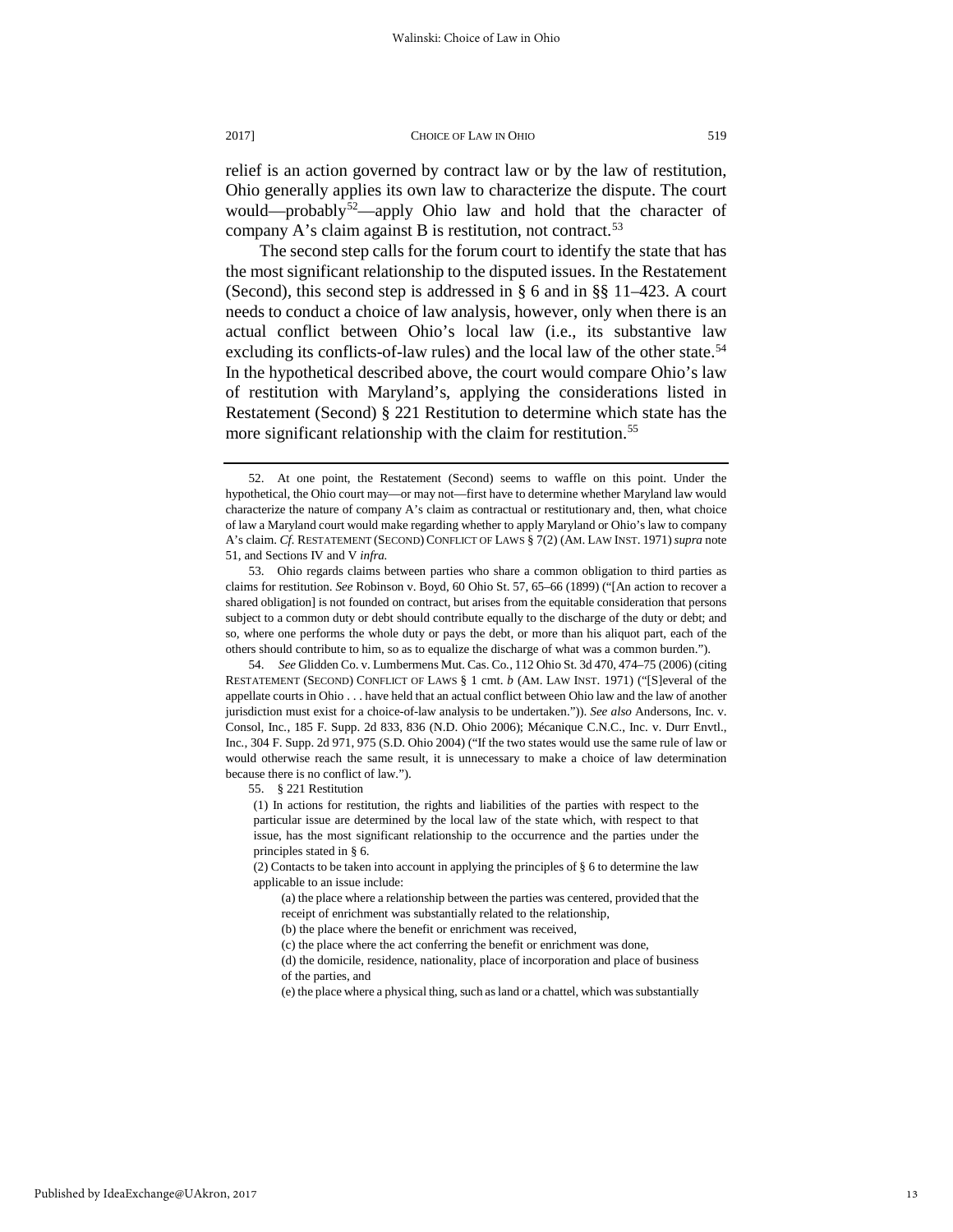But before beginning the comparison of the states' respective relationships with the dispute over restitution, the Restatement (Second) instructs the forum court to narrow the field of states that are candidates for having the most significant relationship and, therefore, having its law applied to the disputed issues.<sup>[56](#page-14-0)</sup> It is in this step, which is discussed more fully in Section III below, that the Restatement (Second) urges the first consideration of the choice-of-law rules that the foreign states' courts might use.

Third, if the court finds (a) that a conflict exists between the forum state's local law and that of the foreign state and (b) that the foreign state has the most significant relationship to the issue in dispute, the court must then decide how much of that foreign state's law to apply. This third step is addressed in Restatement (Second) § 8 and it is at this point that the Restatement (Second)'s method of choosing law requires a second consideration of the foreign states' choice-of-law rules. This step is addressed in Section III below.

# III. THE IMPORTANCE OF A FOREIGN STATE'S CHOICE-OF-LAW RULES TO THE FORUM COURT'S CHOICE-OF-LAW ANALYSIS

# *A. Foreign State's Choice-of-Law Rules as Relevant in the Identification of the State Having the Most Significant Relationship*

Most of the Restatement's 400-plus black-letter rules are devoted to suggestions, broken down by areas of law, for how to identify the state having the most significant relationship in the disputed issues of law. In the hypothetical described above, the Ohio court would assess Maryland's and Ohio's respective relationships with the company's disputed claim for equitable contribution. Because Ohio characterizes the claim as one for restitution, the court would analyze the interests under the considerations listed in Restatement (Second)  $\S 221^{57}$  $\S 221^{57}$  $\S 221^{57}$  and  $\S 6.58$  $\S 6.58$ 

But before the forum court applies the black-letter rules, the Restatement (Second) § 8 comment *k* directs the court to review the

related to the enrichment, was situated at the time of the enrichment.

These contacts are to be evaluated according to their relative importance with respect to the particular issue.

<span id="page-14-2"></span><span id="page-14-1"></span><span id="page-14-0"></span>RESTATEMENT (SECOND) CONFLICT OF LAWS § 221 (AM. LAW INST. 1971).

<sup>56.</sup> *Id.* § 6 cmt. *c*.

<sup>57.</sup> *Id*. § 221, *supra* note 55.

<sup>58.</sup> *Id.* § 6.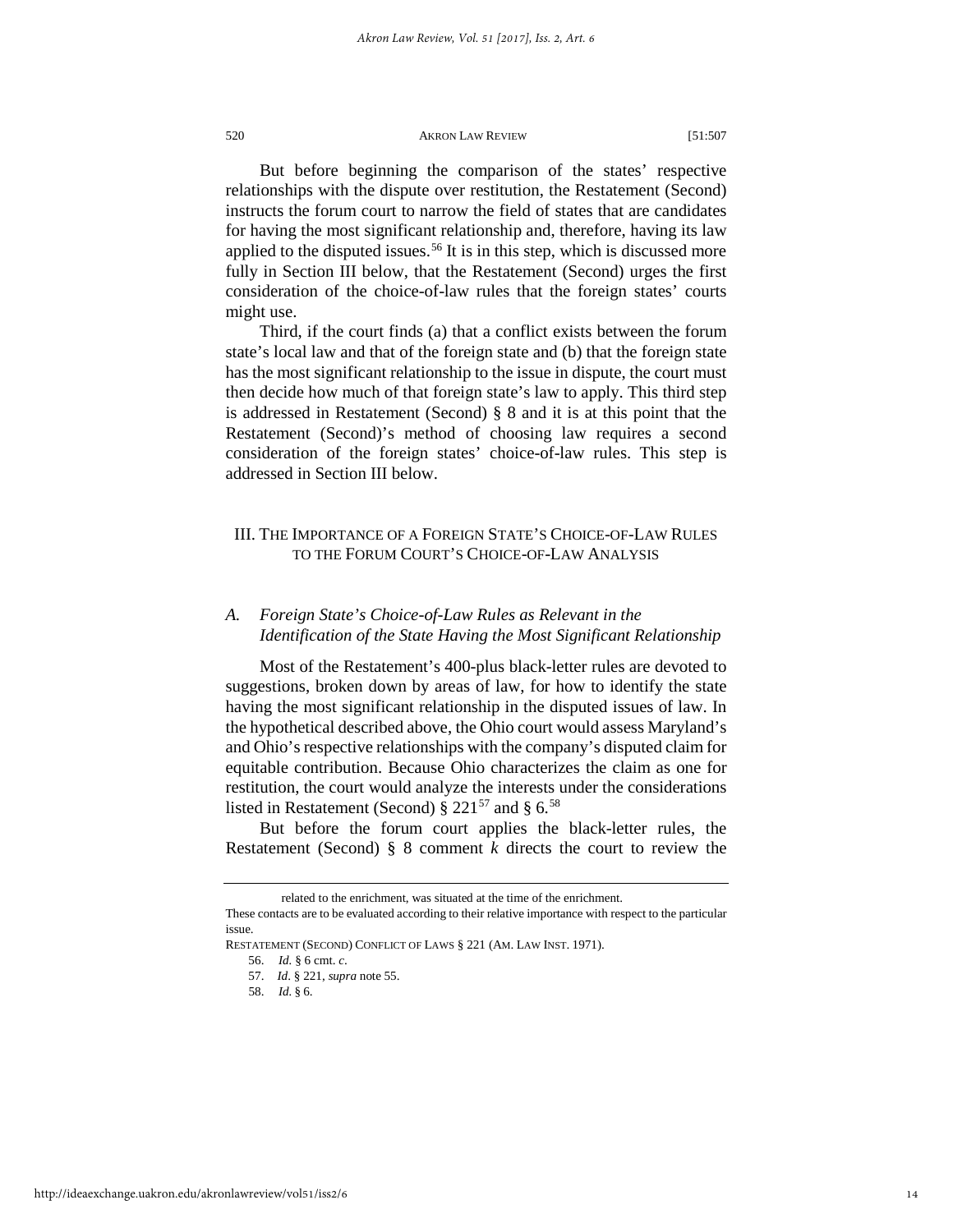foreign state's choice-of-law rules to determine whether courts sitting there would apply that state's local law if the pending dispute had been filed there.<sup>[59](#page-15-0)</sup> This step is not the subject of a black-letter rule, but it is mentioned repeatedly in the Restatement (Second).<sup>[60](#page-15-1)</sup> It is important as a first step because, if taken, it may be able to short-cut an otherwise lengthy choice-of-law analysis. The reason for this step is obvious, at least according to the ALI's way of thinking: if a court sitting in the other state would not apply that state's own local law to resolve the dispute, that fact alone is enough—according to the Restatement (Second)—to demonstrate that the other state does not have a significant relationship to the dispute.<sup>[61](#page-15-2)</sup> Thus, the forum court may remove a state from further consideration even if the black-letter rules elsewhere in the Restatement might eventually have identified that state as having the most significant relationship to the dispute.

<span id="page-15-2"></span>61. *Id.* § 8 cmt. *k*, *supra* note 59.

<span id="page-15-0"></span><sup>59.</sup> *Id.* § 8 cmt. *k* ("An indication of the existence of a state interest in a given matter, and of the intensity of that interest, can sometimes be obtained from an examination of that state's choiceof-law decisions. For example, the fact that a state's choice-of-law decisions provide for application of the local law of another state to determine a certain issue may afford some indication that the state has little or no interest in the application of its relevant local law rule in the resolution of that issue.").

<span id="page-15-1"></span><sup>60.</sup> *See, e.g., Id.* § 145 cmt. *h* ("[I]n judging a state's interest in the application of one of its local law rules, the forum should concern itself with the question whether the courts of that state would have applied this rule in the decision of the case."); § 149 cmt. *c*, illus. 1 ("If it were to be found that an X court would not have applied its rule to the facts of the present case, the arguments for applying the Y rule would be even stronger"); § 188 cmt. *e*, illus. 1; § 189 cmt. *d*, illus. 2 ("If, on the other hand, it were to appear that the X courts would not apply their rule of incapacity to the facts of the present case, there would be ground for the conclusion that no important interest of X would be affected if the Z court were to uphold the contract by application of Y local law . . . ."); § 191 cmt. *f*, illus. 6 ("If, on the other hand, it were to appear that the X courts would not apply their rule of illegality to the facts of the present case, there would be ground for the conclusion that no important interest of X would be affected if the Z court were to uphold the contract by application of Y local law . . . ."); § 222 cmt. *e* ("[I]n judging a given state's interest in the application of one of its local law rules, the forum should concern itself with the question whether the courts of that state would have applied this rule in the decision of the case.");  $\S$  244 cmt. *m* ([I]n judging a given state's interest in the application of one of its local law rules, the forum should concern itself with the question whether the courts of that state would have applied this rule in the decision of the case."); § 283 cmt. *m* ("The fact that these courts would not have applied their rule to invalidate the marriage provides conclusive evidence that no sufficiently strong policy of this state is involved."); § 287 cmt. *h* ("[I]n judging a state's interest in the application of one of its local law rules, the forum should concern itself with the question whether the courts of that state would have applied this rule in the decision of the case.");  $\S$ 291 cmt. *g* ("[I]n judging a state's interest in the application of one of its local law rules, the forum should concern itself with the question whether the courts of that state would have applied this rule in the decision of the case."); § 302 cmt. *j* ("[I]n in judging a given state's interest in the application of one of its local law rules, the forum should concern itself with the question whether the courts of that state would have applied this rule in the decision of the case."); § 303 cmt. *h* ("The fact . . . that the courts of the state of incorporation would not have applied their local law rule in the decision of the particular issue may indicate that no important interest of that state would be infringed if the rule were not applied by the forum . . . .").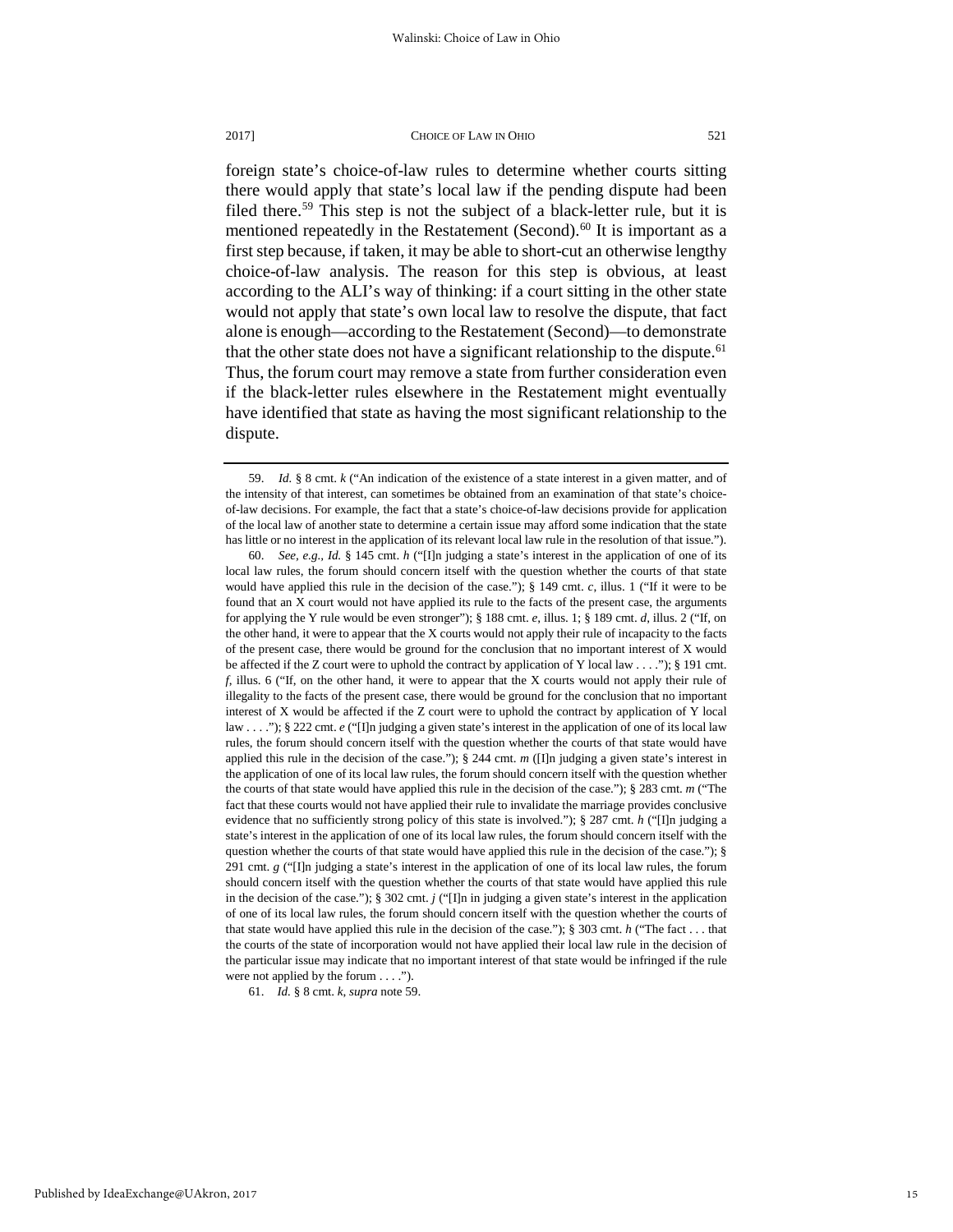In the hypothetical, the Ohio court would review Maryland's choiceof-law principles to determine whether a Maryland court would, if presented with the same case, apply Maryland law or the law of some other state. The forum court would make this determination before attempting to identify which state has the most significant relationship with the dispute. According to the Restatement (Second), $62$  if the Ohio court found that a Maryland court would not apply Maryland's law of restitution to company A's claim against company B, an Ohio court could eliminate Maryland from further consideration. And that might well be what would happen in the hypothetical. The Ohio court might well find that a court in Maryland would apply the law of Ohio to this dispute because, in the case of claims between insurers who allegedly insure the same insured under separate contracts, Maryland will apply the law of the state where the two contracts were made. $63$  So, under the Restatement (Second)'s elimination-step, Maryland would be eliminated from consideration.

The inference that the ALI urges from a foreign state's failure to apply its own law to the dispute is hardly compelling. Whether a state has the most significant relationship is an important—indeed, central feature of the Restatement (Second)'s method. But it is not the central consideration in other theories for choice of law to which some other states still cling. That, of course, is precisely the case with Maryland in the hypothetical.

And Maryland is not an isolated example. A number of states still follow the Restatement (First) of Conflict of Laws.<sup>[64](#page-16-2)</sup> The Restatement (First) most often employed mechanistic determinations in making a choice of law, focused on more tangible determinants than the often intangible factors and abstract considerations that are used in the Restatement (Second)'s system of analysis. The Restatement (First)'s rule for choosing law in a dispute over the validity of a contract directs the forum court to apply the law of the state where the agreement was formed.[65](#page-16-3) When the issues involve performance of a contract, the

<span id="page-16-3"></span><span id="page-16-2"></span>http://ideaexchange.uakron.edu/akronlawreview/vol51/iss2/6

<sup>62.</sup> *Id.*

<span id="page-16-1"></span><span id="page-16-0"></span><sup>63.</sup> *See* Interstate Fire & Cas. Co. v. Dimensions Assurance Ltd., 843 F.3d 133, 136–37 (4th Cir. 2016) (quoting Perini/Tompkins Joint Venture v. Ace Am. Ins. Co., 738 F.3d 95, 100 (4th Cir. 2013)) ("In insurance contract disputes, Maryland follows the principle of *lex loci contractus*, which applies the law of the jurisdiction where the contract was made. For choice of law purposes, a contract is made where the last act is performed which makes the agreement a binding contract. Typically, this is where the policy is delivered and the premiums paid.") (internal quotation marks and citation omitted).

<sup>64.</sup> *See* Symeonides, *supra* note 16.

<sup>65.</sup> RESTATEMENT OF CONFLICT OF LAWS § 332 (AM. LAW INST. 1934).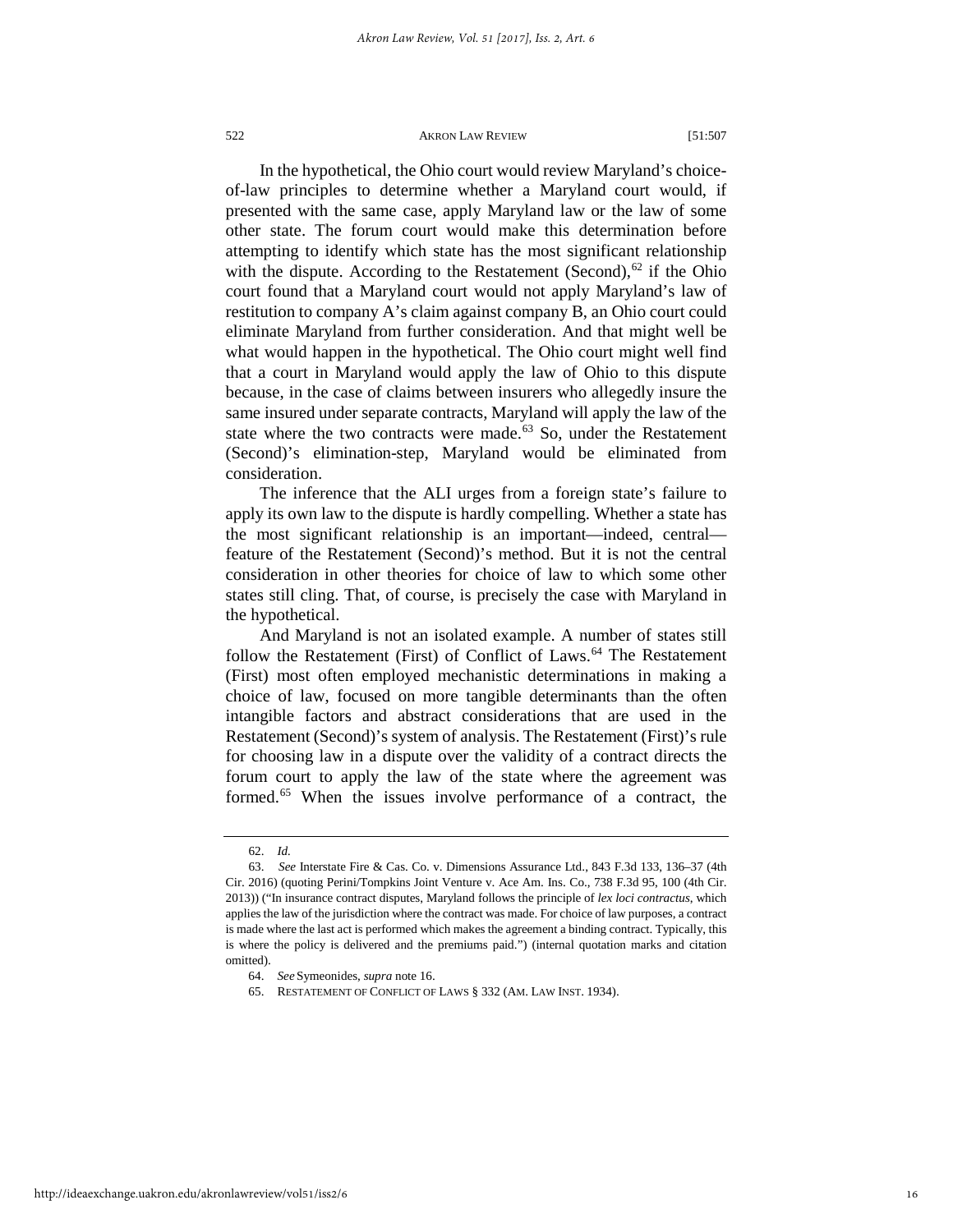Restatement (First) directs the forum court to apply the law of the place where performance under the contract was due.<sup>[66](#page-17-0)</sup> The Restatement (Second), by comparison, directs the forum to make the choice by weighing a variety of factors<sup>[67](#page-17-1)</sup> that vary depending on the subject matter of the contract.[68](#page-17-2) So, if a foreign state still follows the Restatement (First), it would make a choice of law in a contract case without ever balancing how significant the competing states' interests are with respect to the contract in dispute.

The elimination-step, while elemental, is antithetical to the Restatement (Second)'s quest to identify the state with the most significant relationship to the dispute. Because the Restatement (Second) urges a forum court to ignore a state for reasons that have nothing to do with the criteria it would otherwise use to assess the significance of that state's relationship to a dispute, this elimination-step induces the court to drop a state from consideration for no better reason than that state uses a choice-of-law system different from the Restatement (Second)'s. After eliminating a state that may in fact have the more significant relationship—as measured by the Restatement (Second)—the court may be forced then to apply the law of a state that Restatement (Second)'s method would otherwise have eliminated. Again, consider Maryland in the hypothetical. It seems that to the ALI, proselytizing adherence to its method is more pressing than identifying consistently the state with the most significant relationship.

<span id="page-17-0"></span><sup>66.</sup> *Id.* § 358.

<span id="page-17-1"></span><sup>67.</sup> RESTATEMENT (SECOND) CONFLICT OF LAWS, § 188 (1) and (2) state:

<sup>(1)</sup> The rights and duties of the parties with respect to an issue in contract are determined by the local law of the state which, with respect to that issue, has the most significant relationship to the transaction and the parties under the principles stated in § 6.

<sup>(2)</sup> In the absence of an effective choice of law by the parties (see § 187), the contacts to be taken into account in applying the principles of § 6 to determine the law applicable to an issue include:

<sup>(</sup>a) the place of contracting,

<sup>(</sup>b) the place of negotiation of the contract,

<sup>(</sup>c) the place of performance,

<sup>(</sup>d) the location of the subject matter of the contract, and

<sup>(</sup>e) the domicil, residence, nationality, place of incorporation and place of business

of the parties.

These contacts are to be evaluated according to their relative importance with respect to the particular issue.

*Id.* § 188(1)–(2).

<span id="page-17-2"></span><sup>68.</sup> *Id.* § 188(3) states, "If the place of negotiating the contract and the place of performance are in the same state, the local law of this state will usually be applied, except as otherwise provided in §§ 189–199 and 203."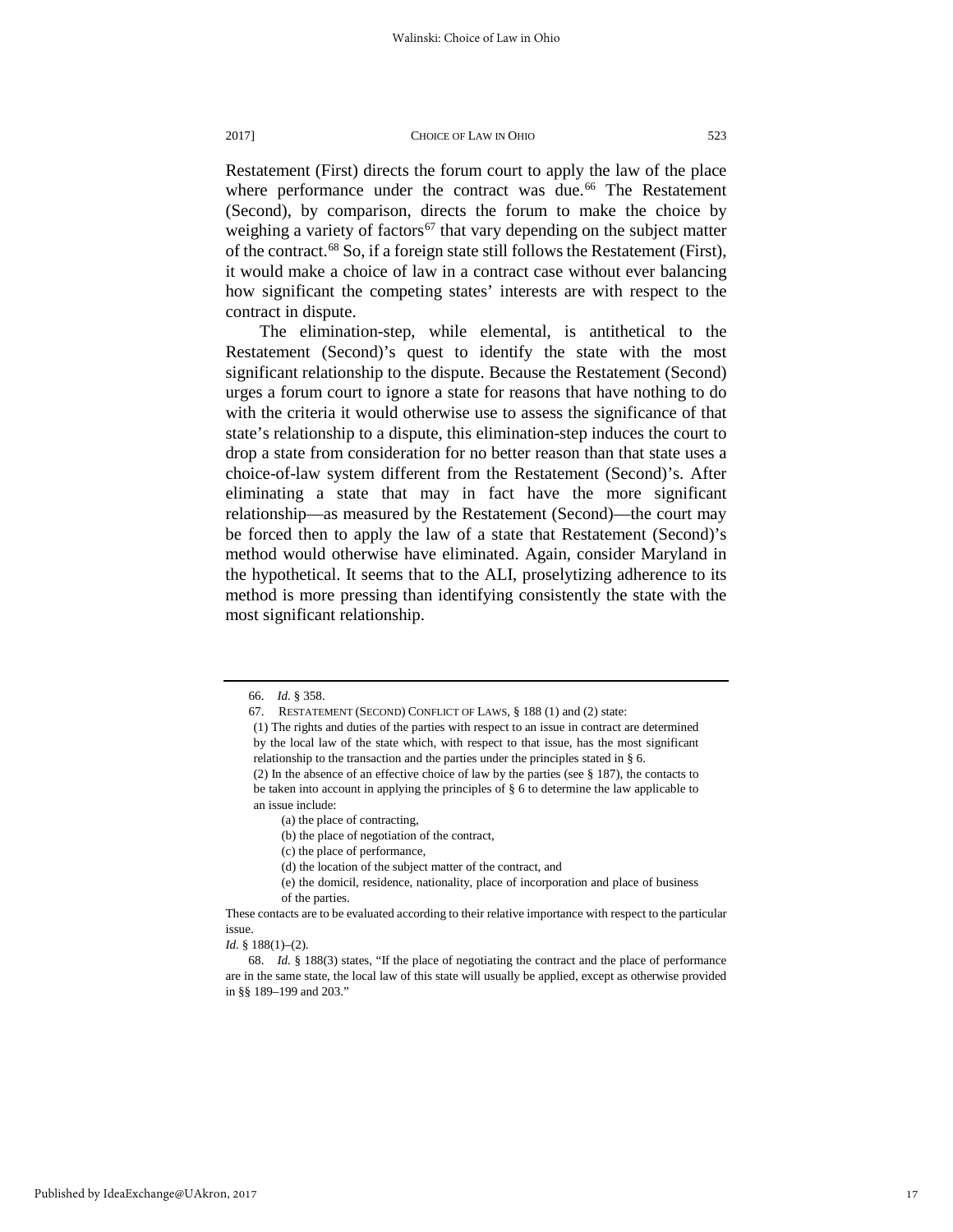# *B. The Foreign State's Choice-of-Law Rules as Relevant in Determining How Much of the Foreign State's Law Should be Applied*

The Restatement's recommendation for deciding how much of the other state's law to apply is set out in § 8. The section is entitled "Applicability of Choice-Of-Law Rules of Another State (Renvoi)."[69](#page-18-0) Subparts (1) and (2) of  $\S$  8 identify the choice that the forum court faces whether to apply the other state's "local law" (i.e., its substantive law excluding its conflict-of-law rules) or "whole law" (i.e., its substantive law plus its conflict-of-law rules). These two subparts of § 8 set up a default rule and an exception.

Subpart (1) states what the ALI proposes as the default rule: when the forum court state decides to apply the law of another state, the court should apply only the local law of that state, i.e., only its substantive law, ignoring the state's conflict-of-law rules and principles.<sup>[70](#page-18-1)</sup> The ALI acknowledges, however, that this default rule creates a fundamental problem. If the forum court applies only the local law of the other state, the forum court may end up deciding the case differently from how a court sitting in the other state would decide the very same case.<sup>[71](#page-18-2)</sup> This potential for inconsistency exists because, under the Restatement (Second)'s default rule, the forum court will consciously ignore a segment of the other state's law—that state's choice-of-law rules—even though a court sitting in that state and faced with the identical case would necessarily apply those rules. The ALI recognizes that this inconsistency of results is an inescapable possibility under its default rule.<sup>[72](#page-18-3)</sup> Subpart (2) states an exception to the default rule of Subpart (1). It states that: "When the objective of the particular choice-of-law rule is that the forum reach the same result on the very facts involved as would the courts of another state, the forum will apply the choice-of-law rules of the other state, subject to considerations of practicability and feasibility."[73](#page-18-4)

<span id="page-18-4"></span>73. *Id.* § 8(2).

<sup>69.</sup> *Id.* § 8.

<sup>70.</sup> *Id.* § 8(1).

<sup>71.</sup> *Id.* § 8 cmt. *l*.

<span id="page-18-3"></span><span id="page-18-2"></span><span id="page-18-1"></span><span id="page-18-0"></span><sup>72.</sup> *Id.* § 8 cmt. *d* ("*When reference is to 'law' of another state*.. . . Here the word 'law', as it appears in the choice-of-law rule in question, . . . can be characterized as referring to the local law of the other state. **If so, the matter at hand will not necessarily be decided as a court of the other state would have decided in the actual case**. . . . In the alternative, the word 'law' in the particular choice-of-law rule can be characterized as referring to the entire law of the other state, including its choice-of-law rules. If so, the effort will be made to decide the case in the same way as a court of the other state would have decided on the very facts involved.") (emphasis added).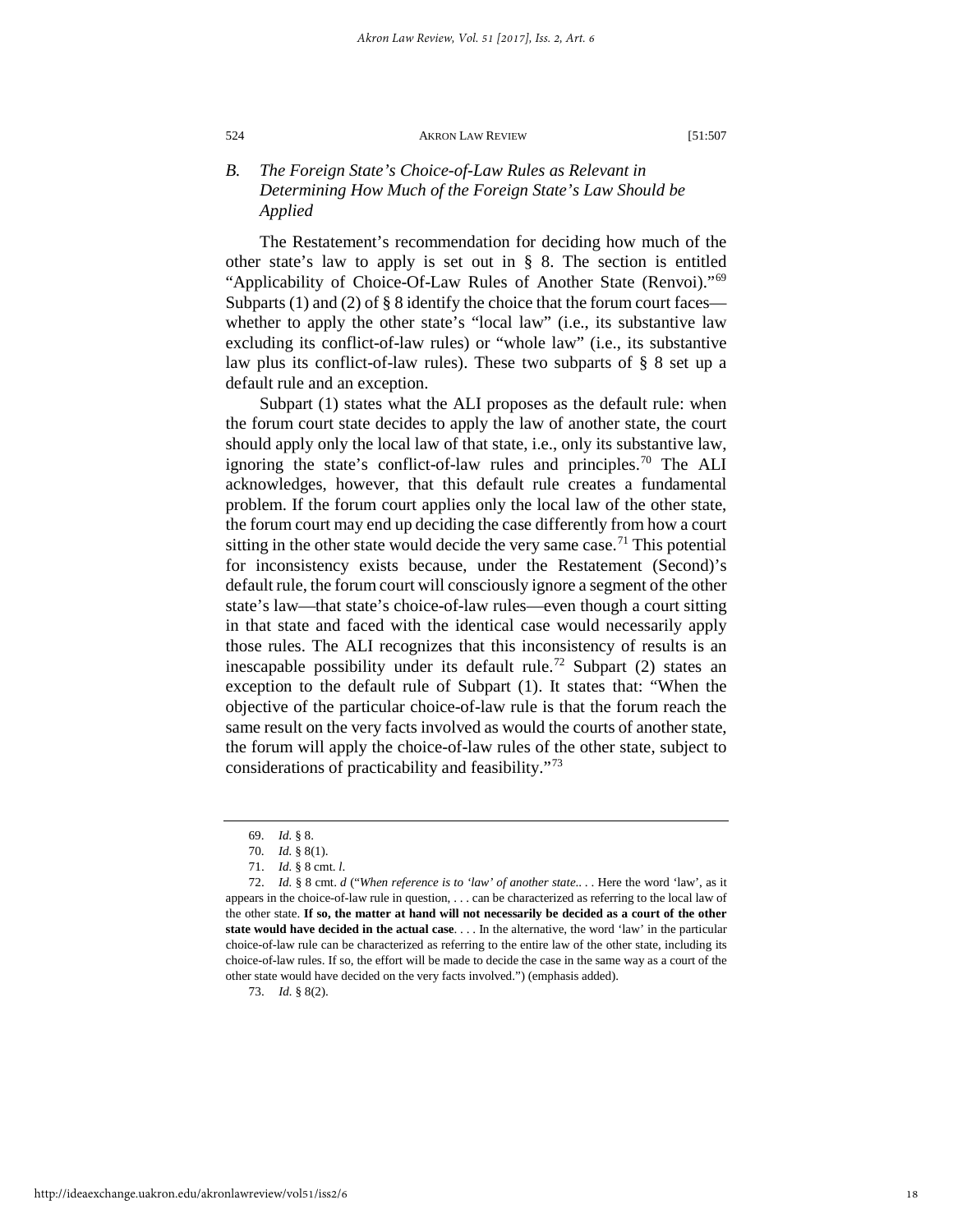This black-letter rule in the Restatement (Second) instructs the forum court to ignore the default rule and to apply the whole law of the foreign state if to do so would serve a public policy **of the forum state**. [74](#page-19-0) According to § 8, whether to apply the local law or the whole law of the foreign state—i.e., the state with the most significant relationship as measured by § 6 and §§ 11–423—is a question that is directly controlled by the forum state's public policy regarding its courts' decisions being uniform with judicial decisions of that other state. The Restatement emphasizes the significance of this policy-choice by mentioning it twice in the comments to § 8, once in comment  $g^{75}$  $g^{75}$  $g^{75}$  and again in comment  $e^{76}$  $e^{76}$  $e^{76}$ 

These two comments are densely written, like most of the comments in the Restatement (Second). But the point is eventually clear: subpart (2) of § 8 recognizes that a forum state may well have a public policy that encourages its courts to reach the same results as the courts of the other state would reach. If the forum state has that policy, courts in the forum state should apply the whole law of the foreign state. As the Restatement (Second) puts it, if "the objective of the particular choice-of-law rule [in the forum state] is that the forum reach the same result on the very facts

<span id="page-19-0"></span><sup>74.</sup> The Restatement (Second) makes clear—well, as clear as the Restatement (Second)'s style of composition allows—that this consideration of the foreign state's whole law is a different process than what occurred in the elimination stage. RESTATEMENT (SECOND) OF CONFLICT OF LAW § 8 cmt. *k* (AM. LAW INST. 1971) ("It should be made clear that in this instance [i.e., the state-elimination step] a state's choice-of-law decisions are consulted for a reason entirely different from that which gives rise to the rules of  $\lceil \frac{8}{5} \rceil$  Subsections (1) and (2). In this instance, the forum consults the choice-oflaw decisions of one or more other states for whatever aid these decisions may give it in determining **which states have interests involved and which one of those states should be the state of the applicable law. The rules of Subsections (1) and (2) do not come into play until a later stage in the proceeding, namely, after the forum has already determined which is the state of the applicable law.** These rules then provide guidance to the forum in determining whether it should apply the local law or the choice-of-law rules of the selected state.") (emphasis added).

<span id="page-19-1"></span><sup>75.</sup> *Id.* § 8 cmt. *g* (AM. LAW INST. 1971) ("The forum should not interpret the word 'law' in its choice-of-law rule as referring to the entire law, including the choice-of-law rules of another state, **unless the purpose sought to be achieved by the particular choice-of-law rule is that the forum should reach the same result on the very facts involved as would the courts of the other state**. Achievement of this purpose can only be assured if the forum determines the rights and liabilities of the parties in accordance with the same local law as would have been applied by the courts of the selected state. The identity of this local law can only be ascertained by application of the latter state's choice-of-law rules.") (emphasis added).

<span id="page-19-2"></span><sup>76.</sup> *Id.* § 8 cmt. *e* ("Usually, . . . a choice-of-law rule, whether contained in a statute or in the common law, will do no more than direct application of the 'law' of a given state without further explanation. In such a case, the forum should interpret the word "law" in its choice-of-law rule in the light of that rule's underlying purpose. In other words, **the forum should make the answer to the question whether the word 'law' in its choice-of-law rule refers to the local or to the entire law, including the choice-of-law rules, of the given state depend upon which interpretation would be most likely to result in the attainment of the objective which the rule was designed to achieve**.") (emphasis added).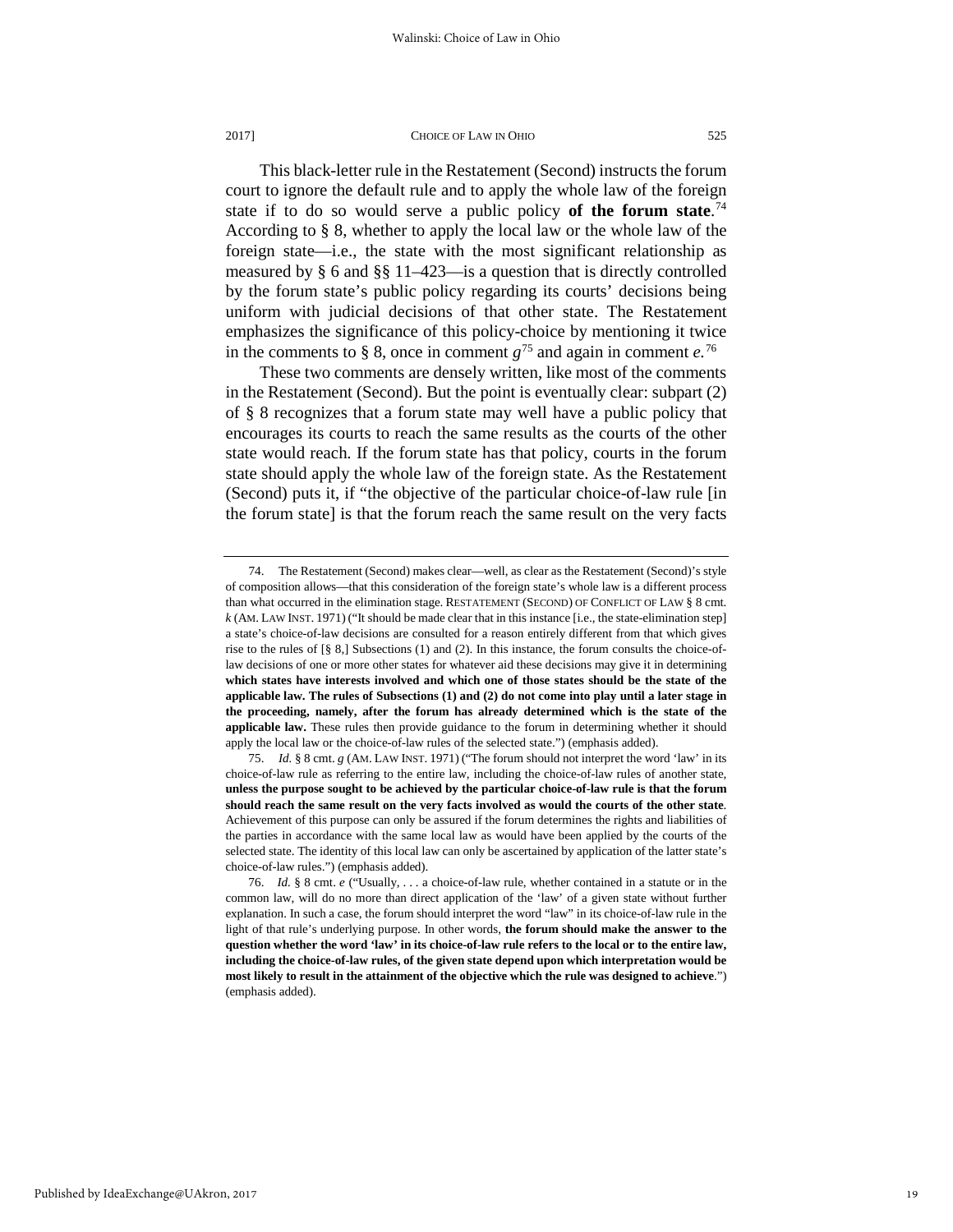involved as would the courts of another state,"[77](#page-20-0) the forum state should apply the whole law of the foreign jurisdiction, not just the local law of the foreign state as the Restatement (Second)'s default rule prescribes.

# *C. The Missed Steps*

The labyrinthine process described above requires a forum court to consider the foreign state's choice-of-law rules twice: once, in determining whether a state's choice-of-law rules may disqualify that state from the comparison of states' respective interests and, later, in determining how much of the dominant state's law should be applied. Although these steps are integral parts of the Restatement (Second)'s overall system for choosing law, Ohio courts have routinely ignored both of them and so have courts everywhere else. But the oversight has a consequence. It increases the opportunity and incentive for parties to engage in forum shopping.

It is difficult to understand why the first review of foreign choice-oflaw rules—to determine whether a particular foreign state would apply its own local law to the conflict—is so often missed. That step is mentioned repeatedly in the Restatement (Second).<sup>[78](#page-20-1)</sup> Perhaps it is missed because the repeated references appear, not in any of the Restatement's black-letter rules themselves, only in the comments with their often muddy, turgid prose.

It is easier, however, to understand why the other step—the locallaw-versus-whole-law question—is missed. Even though the step is set out in the bold-face text of § 8, the remaining 400-plus sections of the Restatement (Second) consistently divert a casual reader's attention away from § 8.

The Restatement (Second) consistently, in section after section, seduces the casual reader to believe that, when a court decides that a foreign state has the most significant relationship to the dispute, the court *ipso facto* also decides that the local law of the other state must apply. Look at any of the numerous sections in the Restatement that list factors for identifying the state whose law should apply—e.g.,  $\S$  145 (torts),  $\S$  188 (contracts), § 216 (negotiable instruments), § 221 (restitution), § 246 (chattels), § 293 (agency), § 294 (partnerships), § 302 (corporations), § 371 (administration of estates), etc. The black-letter rule in each one of these sections instructs flatly and categorically that, after assessing the

<span id="page-20-1"></span><span id="page-20-0"></span><sup>77.</sup> *Id.* § 8(2).

<sup>78.</sup> *See supra* note 60.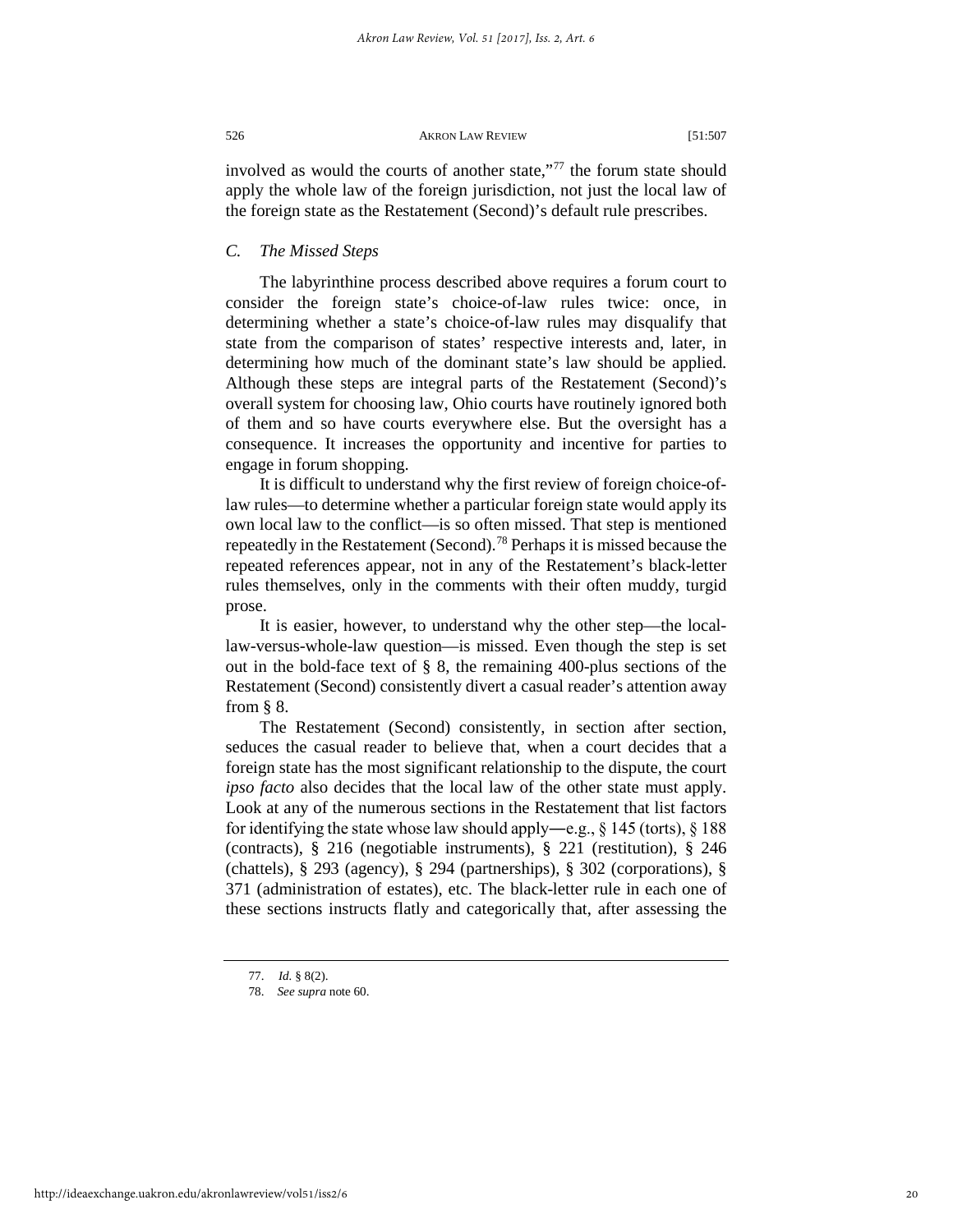listed factors, the court should apply the "local law" of the state that the factors identify.

None of these black-letter rules prompts the reader to return to § 8. None cautions the reader that the local-law-versus-whole-law choice has merely been raised—not decided—by the court's identification of a foreign state's predominant relationship to the dispute. None reminds the reader that the forum state's public policy becomes the central source of law at this point in the Restatement's choice-of-law system. Nor do any of the sections explain how the application of only the local law, rather than the whole law of a foreign state, advances the "certainty, predictability and uniformity of result," as urged in §  $6(2)(f)$ .<sup>[79](#page-21-0)</sup> With the issue of local-law-versus-whole-law so effectively hidden from view, it is no surprise that courts, including those in Ohio, $80$  so easily and so routinely overlook the need to consider the forum state's public policy.

## *D. When Should the Whole Law of the Foreign State be Applied?*

Most surprising about the Restatement (Second)'s treatment of the local-law-versus-whole-law question is just how frequently—as measured by the Restatement (Second) itself—the whole law of a foreign state might be applied. Section 8(2) says that if the public policy of the forum state favors deciding cases the same way they would be decided in the courts of the state with the most significant relationship, the forum should apply the whole law of the other state. A comment to Restatement (Second) § 8 recommends, however, that public policy should favor application of the whole law in only two narrow circumstances. Those circumstances are discussed in § 8 comment *h*. [81](#page-21-2) The descriptions of the

<sup>79.</sup> RESTATEMENT (SECOND) OF CONFLICT OF LAWS § 6(2)(f) (AM. LAW INST. 1971).

<span id="page-21-2"></span><span id="page-21-1"></span><span id="page-21-0"></span><sup>80.</sup> *See, e.g.,* Thomas v. Cook Drilling Corp., 79 Ohio St. 3d 547 (1997); Am. Interstate Ins. Co. v. G & H Serv. Ctr., Inc., 165 Ohio App. 3d 104, 109 (2005); Knight v. Grange Mut. Cas. Co., 2004 Ohio 6677 (App. 2004); Craft v. W. Reserve Mut. Cas. Co., 2004 Ohio 4105 (App. 2004). 81. Restatement (Second) of Conflict of Laws § 8 cmt. *h* (Am. Law Inst. 1971) states:

When purpose *of forum rule is attainment of same result*. In at least two situations, the purpose underlying the forum's choice-of-law rule will be that the forum should reach the same result on the very facts involved as would the courts of the other state. This will **usually be so when the other state clearly has the dominant interest in the issue to be decided and its interest would be furthered by having the issue decided in the way that its courts would have done.** At least in part for this reason, questions relating to the validity and effect of a transfer of interests in land are determined as the courts of the situs would have done (see § 223). **The second situation where the purpose underlying the choice-of-law rule of the forum will usually be attainment of the same result as would have been reached by the courts of the other state is where there is an urgent need that all states should apply a single law in resolving a certain question**. Here the forum's choice-of-law rule may seek attainment of the same result as would have been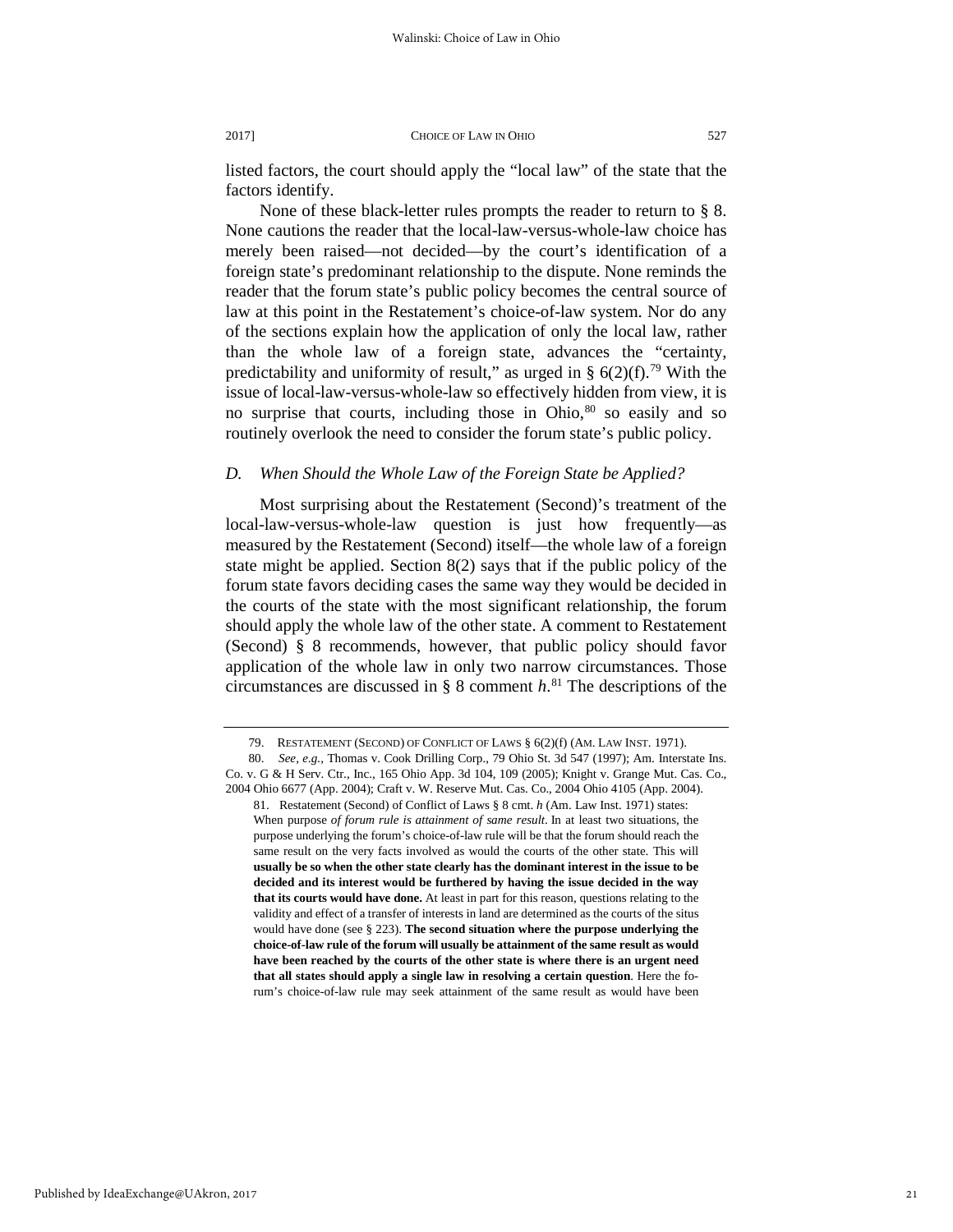two circumstances are, of course, obscure. What's more, the Restatement offers none of its customary hypothetical illustrations to clarify obscurity. And the Reporter's Notes likewise provide no explanation.

But the two narrow circumstances mentioned in § 8 comment *h* are not the only public-policy considerations that should, according to the Restatement (Second), influence a state's formation of choice-of-law rules. The bold-face text of § 6, the lodestar of the Restatement (Second)'s choice-of-law scheme, states that in every instance where a court is required to make a choice of law, "the factors relevant to the choice . . . include . . . (f) certainty, predictability and uniformity of result."[82](#page-22-0) Comment *i* to § 6 goes so far as to recognize that uniformity and predictability are matters of public policy with overarching importance to all areas of law, including choice of law.[83](#page-22-1) It acknowledges that, without uniformity and predictability in choice-of-law rules, courts are more likely to decide the same dispute differently, directly creating an incentive for litigants to forum shop. Stating the point conversely, the Restatement (Second) says "[t]o the extent that they [i.e., uniformity and predictability] are attained in choice of law, forum shopping will be discouraged."[84](#page-22-2) But the point is clear.

#### *E. The Effect of Choosing the Whole Law Rather than Local Law*

Even though the Restatement (Second) recognizes the overarching importance of uniformity and predictability in the area of conflict of law, it nevertheless recommends in  $\S$  8(1) that choice of the foreign state's local law be the default rule.<sup>[85](#page-22-3)</sup> And in rule after rule thereafter, the Restatement (Second) directs courts to apply only "local law."[86](#page-22-4) The Restatement (Second) makes this recommendation repeatedly even though that recommendation ignores § 8's insistence on the local nature of this policy question and even though § 6 openly acknowledges that the

reached by the courts of another state, not so much because the other state is the state of dominant interest as because that state will usually have as great an interest in the matter as any other and is also the state whose law is applied by the great majority of courts. . . . (emphasis added).

<sup>82.</sup> *Id.* § 6(2)(f).

<span id="page-22-4"></span><span id="page-22-3"></span><span id="page-22-2"></span><span id="page-22-1"></span><span id="page-22-0"></span><sup>83.</sup> *Id.* § 6 cmt. *i* ("*Predictability and uniformity of result*. These are important values in all areas of the law. To the extent that they are attained in choice of law, forum shopping will be discouraged").

<sup>84.</sup> *Id.*

<sup>85.</sup> Id. § 8(1).

<sup>86.</sup> *Id.*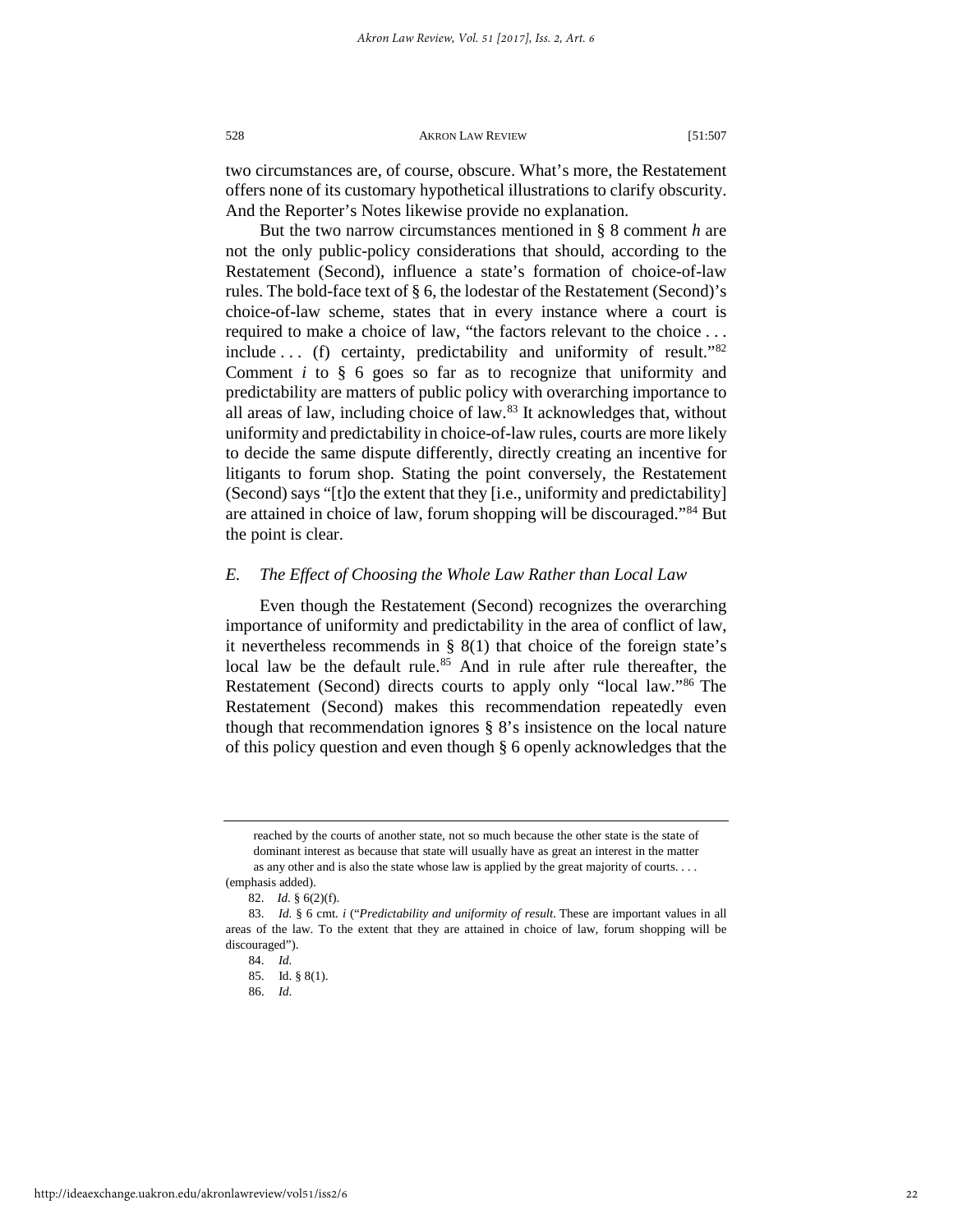application of foreign local law encourages forum-shopping by introducing the prospect of inconsistency and unpredictability.[87](#page-23-0)

Here's how the Restatement (Second) rationalizes this odd recommendation. It says that predictability and uniformity of results in litigation:

[are] values [that] can . . . be purchased at too great a price. In a rapidly developing area, such as choice of law, it is often more important that good rules be developed than that predictability and uniformity of result should be assured through continued adherence to existing rules.<sup>[88](#page-23-1)</sup>

Apart from the rationale itself, the reader cannot help but be surprised by the reference here to "good rules." The ALI must surely have meant "good rulings." "Rules" after all—whether good or bad—cannot emerge from a case-by-case*,* subjective balancing of largely abstract, *ad hoc* considerations; that is the essential method that permeates the Restatement (Second). Indeed, the central objective of the Restatement's ubiquitous balancing processes is to produce not rules, but case-specific, outcome-driven rulings.[89](#page-23-2)

And the rationale? The passage above is the full extent of the justification that the ALI gives for abandoning consistency in the law that a forum court and a foreign court will apply to the same case. It reflects a view that gained prominence in a mid-twentieth-century campaign to modernize how courts approached choice of law. Robert A. Leflar was a prominent protagonist in the campaign. To him, the idea that law—at least the law that directs courts in making a choice of law—could be based on settled, predictive rules was a "mirage" and was "not so important" as its proponents believed.<sup>[90](#page-23-3)</sup> The ALI's Restatement (Second) embodies Leflar's view of the legal process, holding it is better that unpredictability, uncertainty, and forum-shopping be universally encouraged than that a less-than-"good" ruling occasionally emerge when courts adhere to knowable, predictive choice-of-law rules. In the ALI's view, judges should be set free to make "good" rulings and, to do this, they must be released from the common-law obligation to articulate transcendent rules for application to particular cases.

<sup>87.</sup> *Id.* § 6 cmt. *i*.

<sup>88.</sup> *Id*.

<span id="page-23-2"></span><span id="page-23-1"></span><span id="page-23-0"></span><sup>89.</sup> *See id.* cmt. *j* ("[I]t is obviously of greater importance that choice-of-law rules lead to desirable results [than that the choice-of-law rules be easily determinable in advance or that they be easily applied to existing disputes].").

<span id="page-23-3"></span><sup>90.</sup> Robert A. Leflar, *Choice-Influencing Considerations in Conflicts Law*, 41 N.Y.U. L. REV. 267, 267–68 (1966).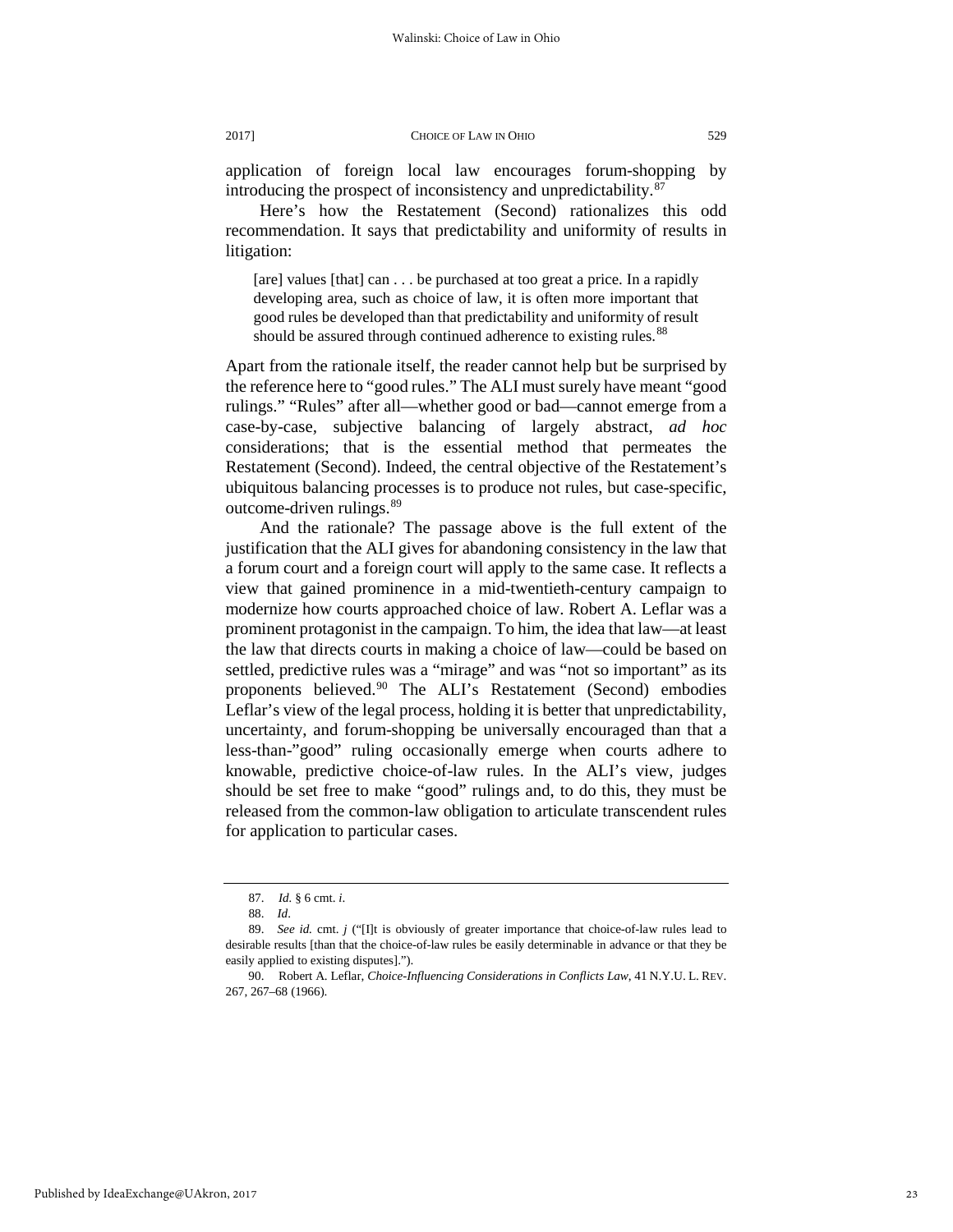The result? As one observer put it, American conflicts law "has become a tale of a thousand-and-one-cases" in which "each case is decided as if it were unique and of first impression."[91](#page-24-0) The method of the Restatement (Second) fulfills precisely the prediction that Samuel Williston, the great contracts scholar and Chief Reporter for the first Restatement of Contracts, sadly uttered about the future of American law: it will be "a wilderness of single instances."[92](#page-24-1)

It is impossible to overstate the consequence of a system that formulates decision-making as merely a subjective balancing of numerous, vague considerations that are not ranked in any particular order of importance and that often defy comparison. That system washes away the rule of law, which is the very ground on which the legitimacy of the judicial process rests, as the common law conceived it.

The common-law idea of the rule of law is not an amorphous abstraction. It espouses that whenever a particular set of provable circumstances or conditions are shown to exist, a particular legal result will obtain. Consistency, in other words, is a premise of the common-law tradition. Lord Mansfield admonished that "[w]e must act alike in all cases of like nature."[93](#page-24-2) Putting that admonition more concretely, Justice Benjamin Cardozo warned that it is anathema to "decide the same question one way between one set of litigants and the opposite way between another. . . . Adherence to precedent must . . . be the rule rather than the exception if litigants are to have faith in the evenhanded administration of justice in the courts."[94](#page-24-3) The Restatement (Second)'s system guarantees only one thing: that the faith about which Justice Cardozo wrote has been, at last, displaced. In its stead, the ALI espouses as a tenant of faith that transcendent wisdom—or in the words of the Restatement (Second), "good rules"[95](#page-24-4)—will more assuredly emerge when individual judges are freed to gather their surmises and idiosyncratic impressions and then to mix them, case-by-case, into a mystic balancing of qualitatively dissimilar factors and considerations.

<span id="page-24-0"></span><sup>91.</sup> PETER HAY, PATRICK J. BORCHRERS, &SYMEON C. SYMEONIDES, CONFLICT OF LAWS 123 (5th ed. 2010) (quoting P. John Kozyris, *Interest Analysis Facing Its Critics*, 46 OHIO ST. L.J. 569, 578, 580 (1985)).

<span id="page-24-1"></span><sup>92.</sup> Samuel Williston, *Change in the Law*, 69 U. S. L. REV. 237, 240 (1935) (internal quotations omitted).

<span id="page-24-4"></span><span id="page-24-3"></span><span id="page-24-2"></span><sup>93.</sup> William Murray, 1st Earl of Mansfield, Lord Chief Justice of the King's Bench, quoted in Ward v. James, 1 Q.B. 273, 294 (1965).

<sup>94.</sup> B. CARDOZO, THE NATURE OF THE JUDICIAL PROCESS 33–34 (1921).

<sup>95.</sup> RESTATEMENT (SECOND) CONFLICT OF LAWS § 6 cmt. *i* (AM. LAW INST. 1971).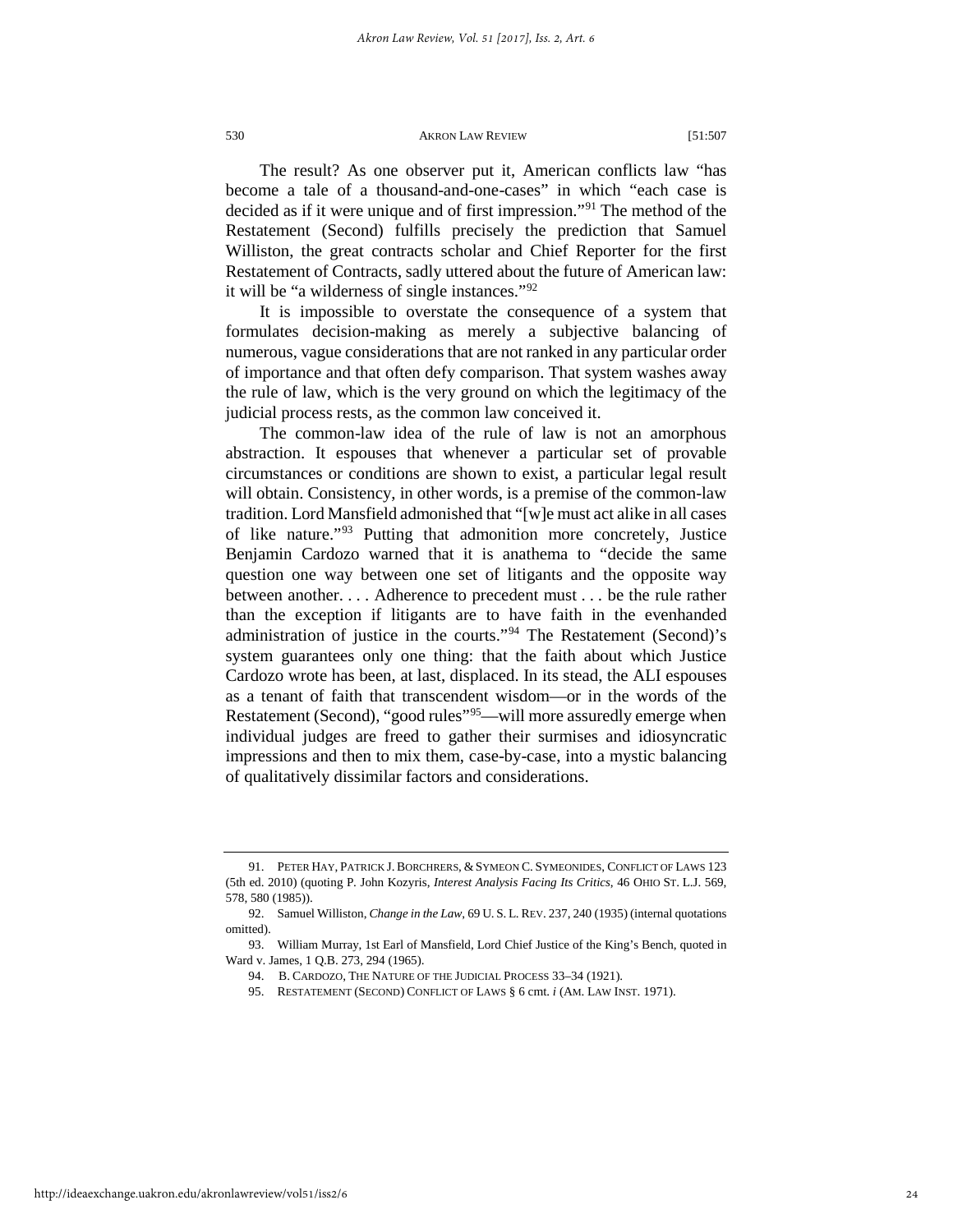#### *F. Local-Law-Versus-Whole-Law in Ohio*

Nothing in the Restatement (Second), of course, binds a forum state to follow the Restatement (Second)'s path to chaos. Nothing in the Restatement forecloses a state from endorsing a public policy that contrary to the urging of the ALI—discourages forum-shopping. And nothing prohibits a state from enforcing that policy through its choice-oflaw rules. To the contrary, it is unequivocally the ALI's position—at least in § 8, if not in the remainder of the Restatement (Second)—that the choice between applying a foreign state's local law and its whole law is a question to be decided according to locally-defined public policy of the forum state.<sup>[96](#page-25-0)</sup> In fact, leading contemporary scholars support this uncommon application of  $\S$  8's references to public policy and the whole law of the state with the most significant relationship with the dispute.<sup>[97](#page-25-1)</sup> And the door is open in Ohio to pursue that course.

The Ohio Supreme Court has never yet considered the policy question presented in § 8 that is the foundation for the choice between the whole law of a foreign state and its local law. In fact, the court has never been required to reach that question of public policy. There are several reasons why not.

For one, the local-law-versus-whole-law issue—at least as it is presented in § 8—has rarely arisen. Most often, the supreme court has concluded that Ohio law, not a foreign state's law, applies in the cases before it.<sup>[98](#page-25-2)</sup> The court, of course, can reach the local-law-versus-wholelaw question only if it has ruled that the law of a foreign state applies. Second, when the court has concluded that foreign law should apply, it frequently has done so because the parties themselves agreed that foreign local law should control. In these cases, it only makes sense that the parties would choose local law of the chosen jurisdiction,<sup>[99](#page-25-3)</sup> and the court usually

<sup>96.</sup> *Id.* § 8 cmt. *e.*

<span id="page-25-1"></span><span id="page-25-0"></span><sup>97.</sup> *See, e.g.,* E. SCOLES et al*.*, CONFLICT OF LAWS *supra* note 91, § 3.14 ("[F]ew American courts have adopted the more extensive use of [the whole law of the state with the most significant relationship] as suggested by § 8 of the Second Restatement. . . . [E]ven greater openness on the part of the courts to the content of the foreign jurisdiction's choice-of-law rules would be desirable . . . . Uniformity should remain a principal goal of conflicts law; it is not always served by an interest analysis in which local interests tend to dominate. . . .").

<span id="page-25-2"></span><sup>98.</sup> *See, e.g.,* Ohayon v. Safeco Ins. Co. of Ill., 91 Ohio St. 3d 474, 478 (2001) (applying Ohio's choice-of-law rules, the court determined that the local law of Ohio should apply).

<span id="page-25-3"></span><sup>99.</sup> RESTATEMENT (SECOND) CONFLICT OF LAWS § 187 cmt. *h* (AM. LAW INST. 1971) ("When they choose the state which is to furnish the law governing the validity of their contract, the parties almost certainly have the 'local law,' rather than the '[whole] law,' of that state in mind . . . . To apply the '[whole] law' of the chosen state would introduce the uncertainties of choice of law into the proceedings and would serve to defeat the basic objectives, namely those of certainty and predictability, which the choice-of-law provision was designed to achieve.").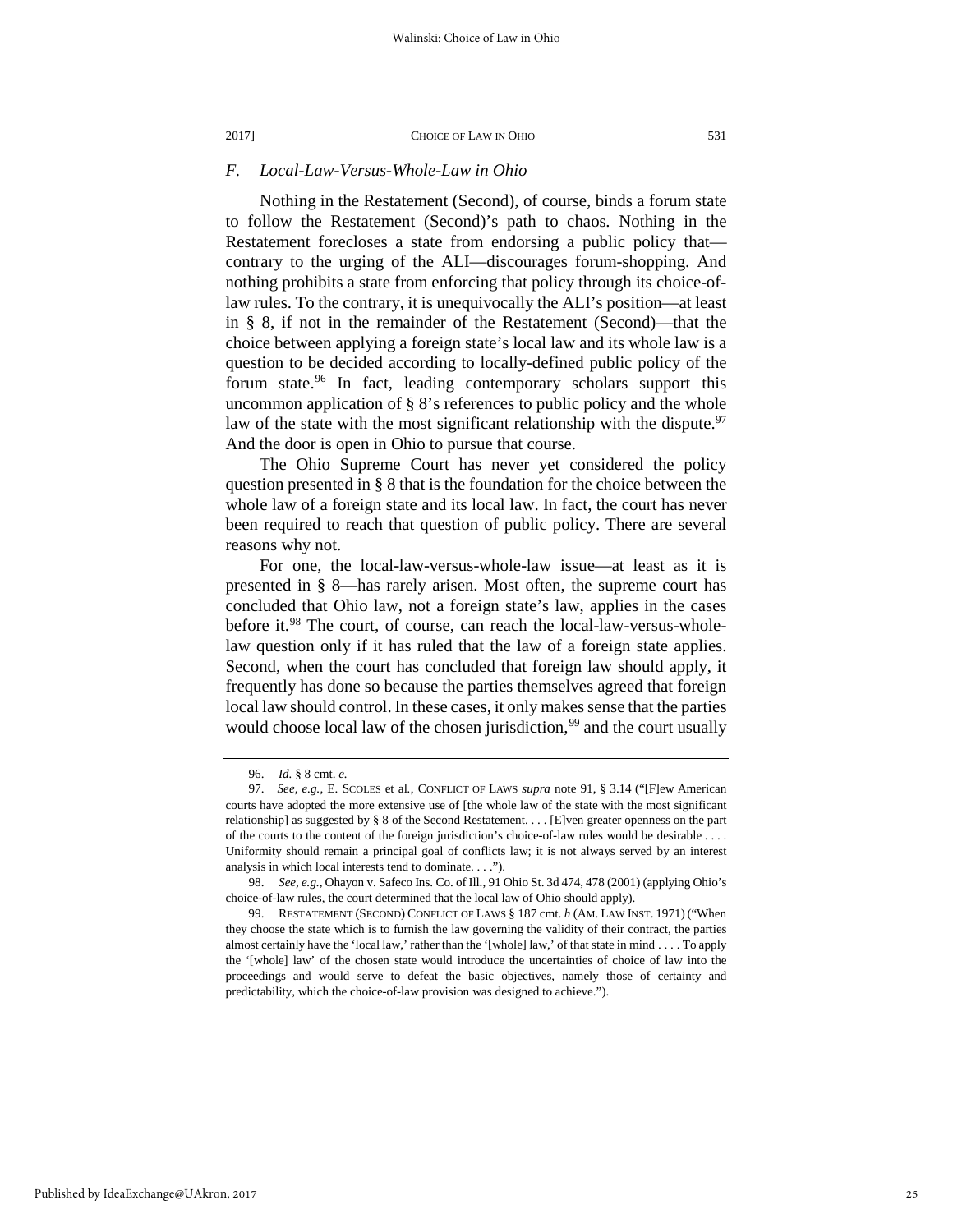honors that choice.<sup>[100](#page-26-0)</sup> Finally, in those rare cases where the supreme court has held that foreign law should apply and thus, where the court might have reached the policy issue that underlies the local-law-versus-wholelaw question, the court merely assumed—but did not decide—that the local law rather than the whole law of the foreign state would apply. The court routinely proceeds on this assumption because the parties have not raised the local-law-versus-whole-law question as a distinct step in the choice-of-law analysis.<sup>101</sup>

Only one court in Ohio has ever considered the policy implications of the local-law-versus-whole-law choice. It was a case decided long before the ALI announced its position in the Restatement (Second)'s § 8. In *Nolan v. Borger*,<sup>[102](#page-26-2)</sup> the court chose to apply a foreign state's whole law rather than merely local law. It reasoned that to choose only the local law could result in the forum court deciding the central, substantive question in the case in a way that differs from how a court sitting in the state with the most significant relationship would decide it. $103$ 

A number of lower court cases in Ohio, of course, have stated unqualifiedly—although again without explanation—that the local law of the foreign state applies. These decisions are of two kinds. One group simply cites dictum from *Ohayon v. Safeco Insurance Co. of Illinois,*  where the supreme court mentioned the possible applicability in that case of the foreign state's local law.[104](#page-26-4) These lower courts fail to recognize that the supreme court did not—and could not—decide the local-law-versuswhole-law question in *Ohayon.* Having found that Ohio law, not foreign law, applied in that case, the question about whether to apply the local law or whole law of the foreign state did not arise.<sup>[105](#page-26-5)</sup>

<span id="page-26-0"></span><sup>100.</sup> *See, e.g.,* Schulke Radio Prod., Ltd. v. Midwestern Broad. Co.*,* 6 Ohio St. 3d 436, 438 (1983) (quoting RESTATEMENT (SECOND) CONFLICT OF LAWS § 187 (AM. LAW INST. 1971)) ("The law of the state chosen by the parties to govern their contractual rights and duties will be applied, even if the particular issue is one which the parties could not have resolved by an explicit provision in their agreement directed to that issue . . . .").

<span id="page-26-1"></span><sup>101.</sup> *See, e.g.,* Morgan v. Biro Mfg. Co., 15 Ohio St. 3d 339 (1984) (*per curiam*) (noting that the parties did not contest whether, if Kentucky law were to apply, it would be the whole law of Kentucky or merely the local law).

<sup>102.</sup> Nolan v. Borger, 203 N.E.2d 274, 278 (1942).

<sup>103.</sup> *Id*.

<span id="page-26-4"></span><span id="page-26-3"></span><span id="page-26-2"></span><sup>104.</sup> Ohayon v. Safeco Ins. Co. of Ill., 91 Ohio St. 3d 474, 479 (2001) (emphasizing the importance of the several factors in choice of law analysis).

<span id="page-26-5"></span><sup>105.</sup> *See, e.g*., Akins v. Harco Ins. Co., 158 Ohio App. 3d 292, 2004-Ohio-4267, 815 N.E.2d 686, at ¶¶ 13-14, at 296–97; Garcia v. Green, 2003-Ohio-3841, at ¶¶ 15-22, at \*2–\*3; Nationwide Ins. v. Phelps, 2003-Ohio-497 at ¶¶ 15–17, at \*3; Hofle v. General Motors Corp., 2002-Ohio-7152, at ¶¶ 8–10, at \*2.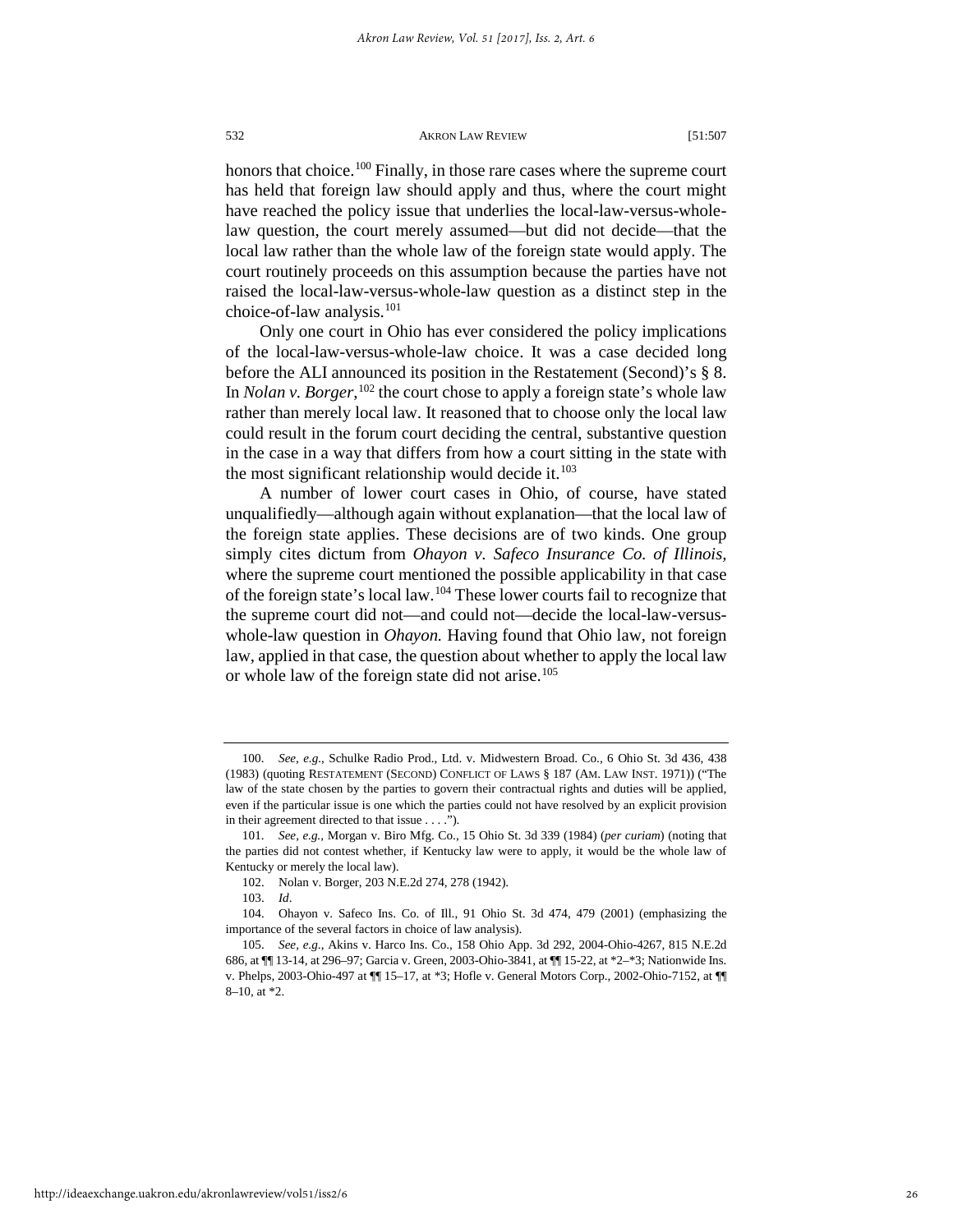The other group simply follows the misleading black-letter references to "local law" in the Restatement (Second), without making the policy-choice that the black-letter rule stated in Restatement (Second) § 8 recognizes the forum court must make.<sup>[106](#page-27-0)</sup> Because none of the decisions in either group has considered the public-policy question necessarily raised by the choice of a foreign state's law, the courts' eventual application of a foreign state's local law has no precedential value on how Ohio would resolve the policy question if a court were ever to address it. A decision has no precedential weight on a question the court did not consider.

## *G. A Public Policy Exists in Ohio*

Although courts in Ohio have not yet explored how Ohio's public policy affects the local-law-versus-whole-law question, a public policy is clear. The Supreme Court of Ohio and lower courts have been consistent in resisting the interpretation of any statute, court rule, or common-law principle that would have the effect of creating the possibility of inconsistent rulings between jurisdictions and, therefore, have the effect of encouraging forum-shopping.

A policy against forum-shopping was cited—often as a *ratio decidendi*—in cases that involve, for example, the effect of voluntary dismissals of claims, $107$  out-of-state visitation decrees, $108$  concurrent

<span id="page-27-0"></span><sup>106.</sup> *See, e.g.,* Seaford v. Norfolk S. Ry. Co., 159 Ohio App. 3d 374, 2004-Ohio-6849, 399, 824 N.E.2d 94, 113, at ¶ 75, at 399, *rev'd on other grounds,*106 Ohio St. 3d 430 (2005); Carrington Farms Dev. Co. v. Pulte Home Corp*.*, No. L-97-1300, 1998 WL 336927 (Ohio App. 6th Dist. May 22, 1998); Cincinnati Ins. Co. v. Leeper, No. L-97-1265, 1998 WL 123108, at \*2 (Ohio App. 6th Dist. Mar. 13, 1998); Jernigan v. Columbia Elec. Mfg. Co., Nos. 63441, 63442, 1992 WL 388872 (Ohio App. 8th Dist. Dec. 17, 1992); U. S. Fire Ins. Co. v. Carter-Jones Lumber Co., No. 92-P-0032, 1992 WL 267417 (Ohio App. 11th Dist. Sept. 30, 1992); Makepeace v. Chrysler Motors Corp., C.A. No. L-80-187, 1981 WL 5572, at \*6 (Ohio App. 6th Dist. May 8, 1981).

<span id="page-27-1"></span><sup>107.</sup> Carter-Jones Lumber Co. v. B & A Bldg. Servs., No. 07CA000003, 2008 WL 62288, at ¶ 41, (Ohio App. 5th Dist. Jan. 4, 2008) ("To accept appellee's argument [that voluntary dismissal makes a judicial decision null] would give an imprimatur to forum shopping as clearly evidenced in this case.").

<span id="page-27-2"></span><sup>108.</sup> *In re* Gibson, 61 Ohio St. 3d 168, 172 (1991) ("Ohio has reasonably determined that . . . [out-of-state visitation decrees] should be enforced to discourage . . . forum shopping").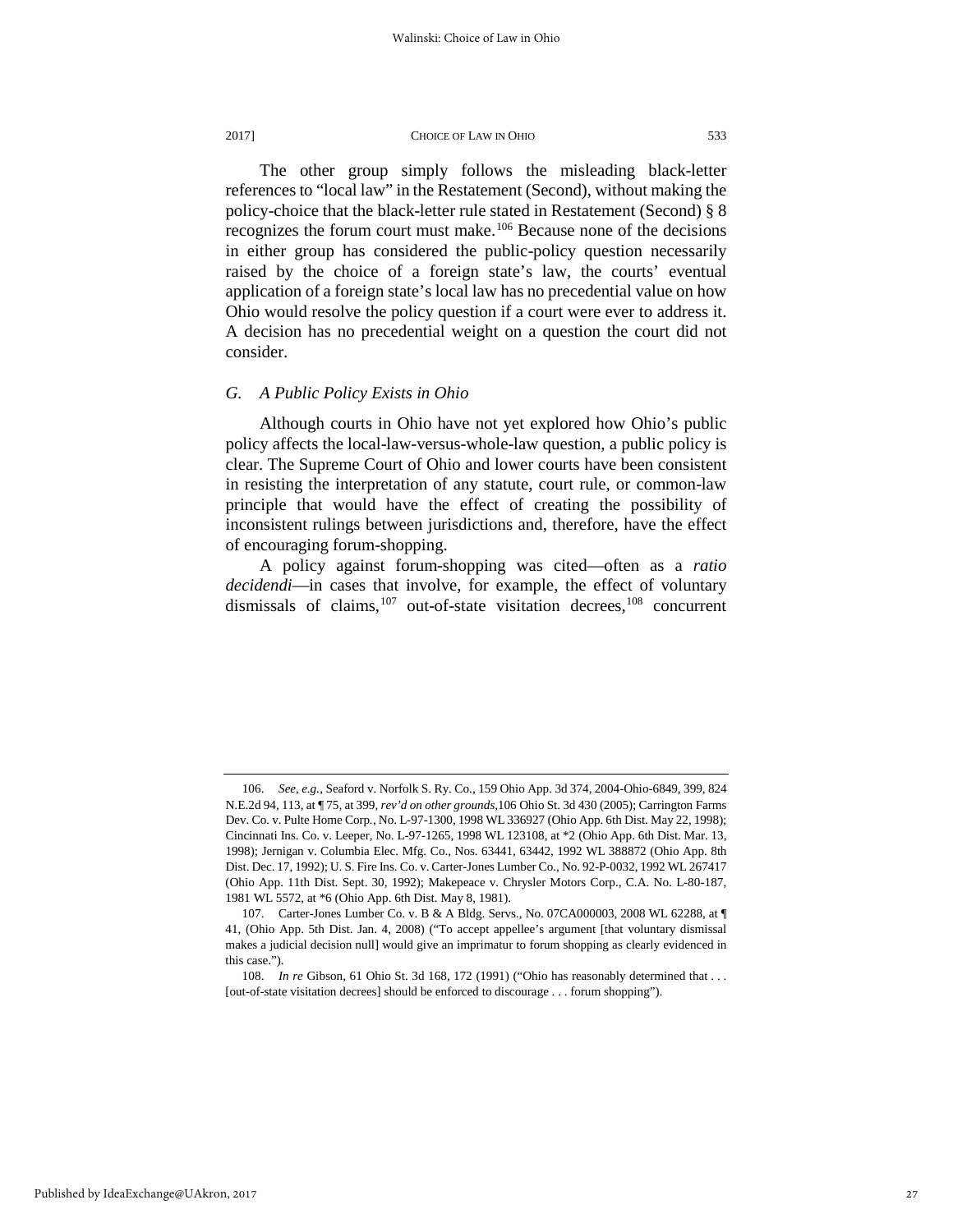jurisdiction,<sup>109</sup> dual rights of appeal,<sup>[110](#page-28-1)</sup> cross-jurisdictional tolling,<sup>[111](#page-28-2)</sup> custody orders,<sup>112</sup> statutory interpretation,<sup>[113](#page-28-4)</sup> property interests,<sup>[114](#page-28-5)</sup> personal jurisdiction,<sup>[115](#page-28-6)</sup> judicial disqualification,<sup>116</sup> and availability of declaratory judgments.<sup>[117](#page-28-8)</sup> In short, a policy against forum-shopping is broadly recognized in Ohio.

<span id="page-28-0"></span><sup>109.</sup> Friedman v. Johnson, 18 Ohio St. 3d 85, 87–88 (1985) (holding that subject matter jurisdiction was exclusive in one court rather that concurrent in two courts in order to avoid creating an opportunity for "forum-shopping"); Kraus v. Hanna, No. 2002-P-0093, 2004 WL 1662248, at ¶ 34, at \*5 (Ohio App. 11th Dist. July 23, 2004) (explaining that jurisdiction in common pleas court general division was exclusive and not concurrent with probate court because to "hold otherwise . . . would allow the estate to 'forum shop'") (internal citations omitted).

<span id="page-28-1"></span><sup>110.</sup> Harris v. Lewis, 69 Ohio St. 2d 577, 581 (1982) (explaining that the dual right to appeal was found not to exist because it would "promote forum shopping"); Davis v. State Personnel Bd. of Review, 64 Ohio St. 2d 102, 106 (1980) ("If a dual right of appeal were allowed . . . [it would promote] forum-shopping, and would inevitably result in a needless increase in the cases brought before this court."); Althof v. State, State Bd. of Psychology, No. 04CA16, 2006 WL 279229, ¶ 12, at \*3 (Ohio App. 4th Dist. Jan 31, 2006) ("[D]ual appeals advance the unfavorable practice of forum shopping.").

<span id="page-28-2"></span><sup>111.</sup> Vaccariello v. Smith & Nephew Richards, Inc., 94 Ohio St. 3d 380, 394 (2002) (Lundberg Stratton, J., dissenting) ("[C]ross-jurisdictional tolling rule . . . invit[es] plaintiffs to forum-shop, a practice that this court does not promote and does not wish to encourage.").

<span id="page-28-3"></span><sup>112.</sup> *In re* I.B., Nos. 102373, 102853, 2015-Ohio-4181, slip op., at ¶ 30, at \*6 (Ohio App. 8th Dist. Oct. 8, 2015) ("Appellant's complaint seeking legal custody in the juvenile court is the kind of forum shopping barred by virtue of R.C. 2151.23(A)(2)."); Parker v. Jamison, No. 02CA002857, 2003 WL 24135688, at ¶ 24, at \*5 (Ohio App. 4th Dist. Nov. 26, 2003) ("[The] limitation of the court's authority . . . [necessitated] to prevent forum shopping when another court has already issued a custody order.").

<span id="page-28-4"></span><sup>113.</sup> Schottenstein v. Schottenstein, No. 00AP-1088, 2003 WL 22176786, at ¶ 11, at \*3 (Ohio App. 10th Dist. Nov. 29, 2003) ("[T]he purpose of the restriction in R.C. 3113.31(E)(1)(d) is to prevent a party from forum-shopping.").

<span id="page-28-5"></span><sup>114.</sup> Am. Home Products Corp. v. Tracy, 152 Ohio App. 3d 267, 274 (2003) ("'Uniform treatment of property interests by both state and federal courts within a State serves to. . . discourage forum shopping . . . .'") (quoting Butner v. United States, 440 U.S. 48, 55 (1979)).

<span id="page-28-6"></span><sup>115.</sup> Estate of Poole v. Grosser, 134 Ohio App. 3d 386, 394 (1999) (finding that extension of personal jurisdiction over a Kentucky resident is not permitted because "[c]ourts discourage this type of forum shopping").

<span id="page-28-7"></span><sup>116.</sup> Grimes v. Oviatt (*In re* Disqualification of Eighth Dist. Court of Appeals), No. 104491, slip op., 2017-Ohio-2840, ¶ 6 (Mar. 31, 2017) ("To hold otherwise would invite parties to file disciplinary grievances solely to obtain a judge's disqualification, which could lead to forumshopping and hamper the orderly administration of judicial proceedings.").

<span id="page-28-8"></span><sup>117.</sup> State of Ohio *ex rel.* Fattler v. Boyle, No. 70522, 1997 WL 428664, at \*583 (Ohio App. 8th Dist. July 31, 1997), *aff'd* Ohio St. 3d 123 (1998) (finding that mandamus is not available in the court of appeals while a declaratory judgment action is pending in the trial court because to recognize the possibility for a second court to contemporaneously consider the dispute would encourage judicial forum shopping).